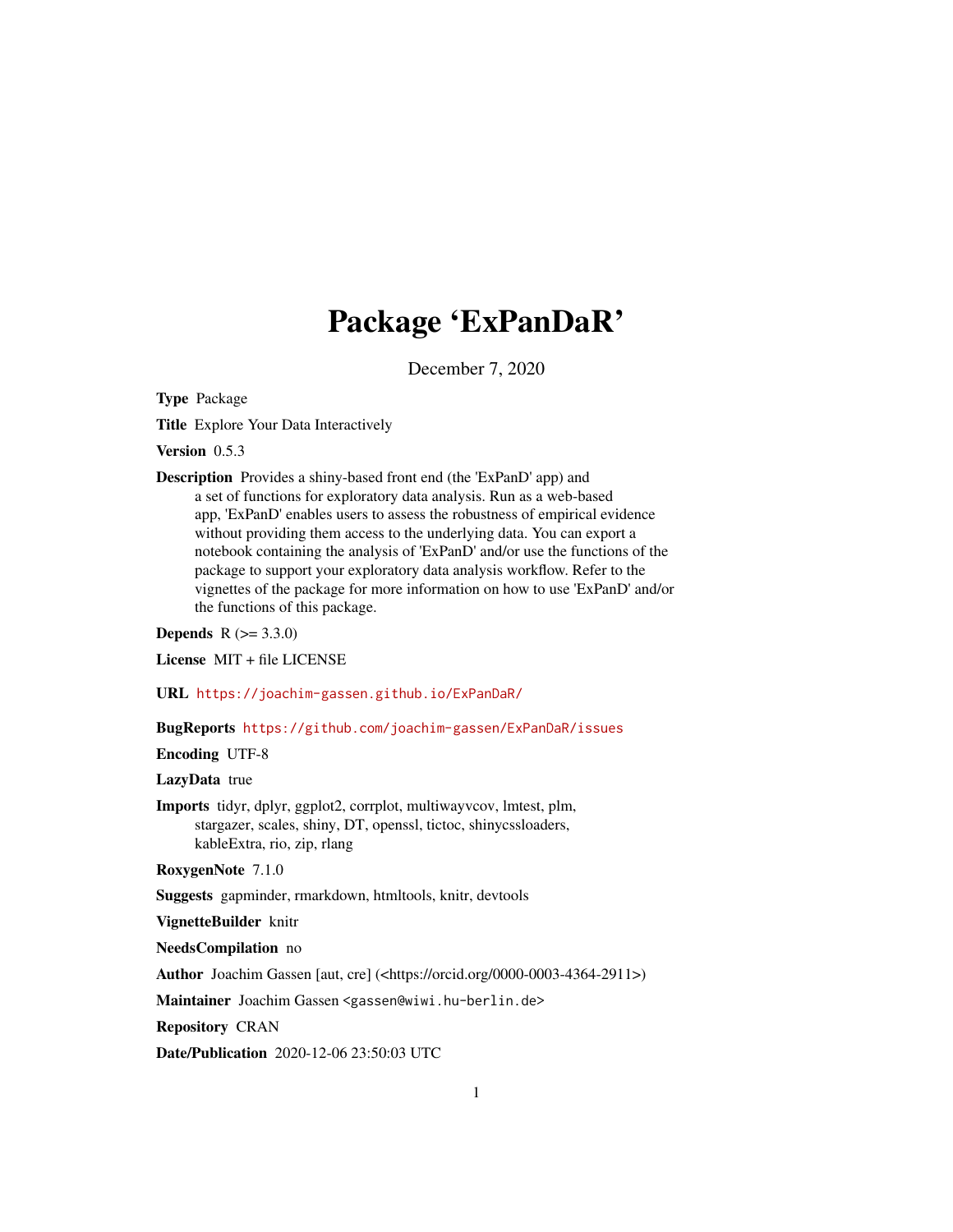# <span id="page-1-0"></span>R topics documented:

|       | prepare_missing_values_graph $\ldots \ldots \ldots \ldots \ldots \ldots \ldots \ldots \ldots \ldots \ldots \ldots$ |    |
|-------|--------------------------------------------------------------------------------------------------------------------|----|
|       |                                                                                                                    |    |
|       |                                                                                                                    |    |
|       |                                                                                                                    |    |
|       |                                                                                                                    |    |
|       |                                                                                                                    |    |
|       |                                                                                                                    |    |
|       |                                                                                                                    |    |
|       |                                                                                                                    |    |
|       |                                                                                                                    |    |
|       |                                                                                                                    |    |
| Index |                                                                                                                    | 25 |
|       |                                                                                                                    |    |

<span id="page-1-1"></span>ExPanD *Explore Your Data (ExPanD)*

# Description

A shiny based web app that uses ExPanDaR functionality for interactive data exploration. Designed for long-form panel data but works on simple cross-sectional data as well.

```
ExPanD(
 df = NULL,cs_id = NULL,ts_id = NULL,df_def = NULL,
  var\_def = NULL,config_list = NULL,
  title = "ExPanD - Explore your data!",
  abstract = NULL,
  df_name = deparse(substitute(df)),
  long_def = TRUE,
```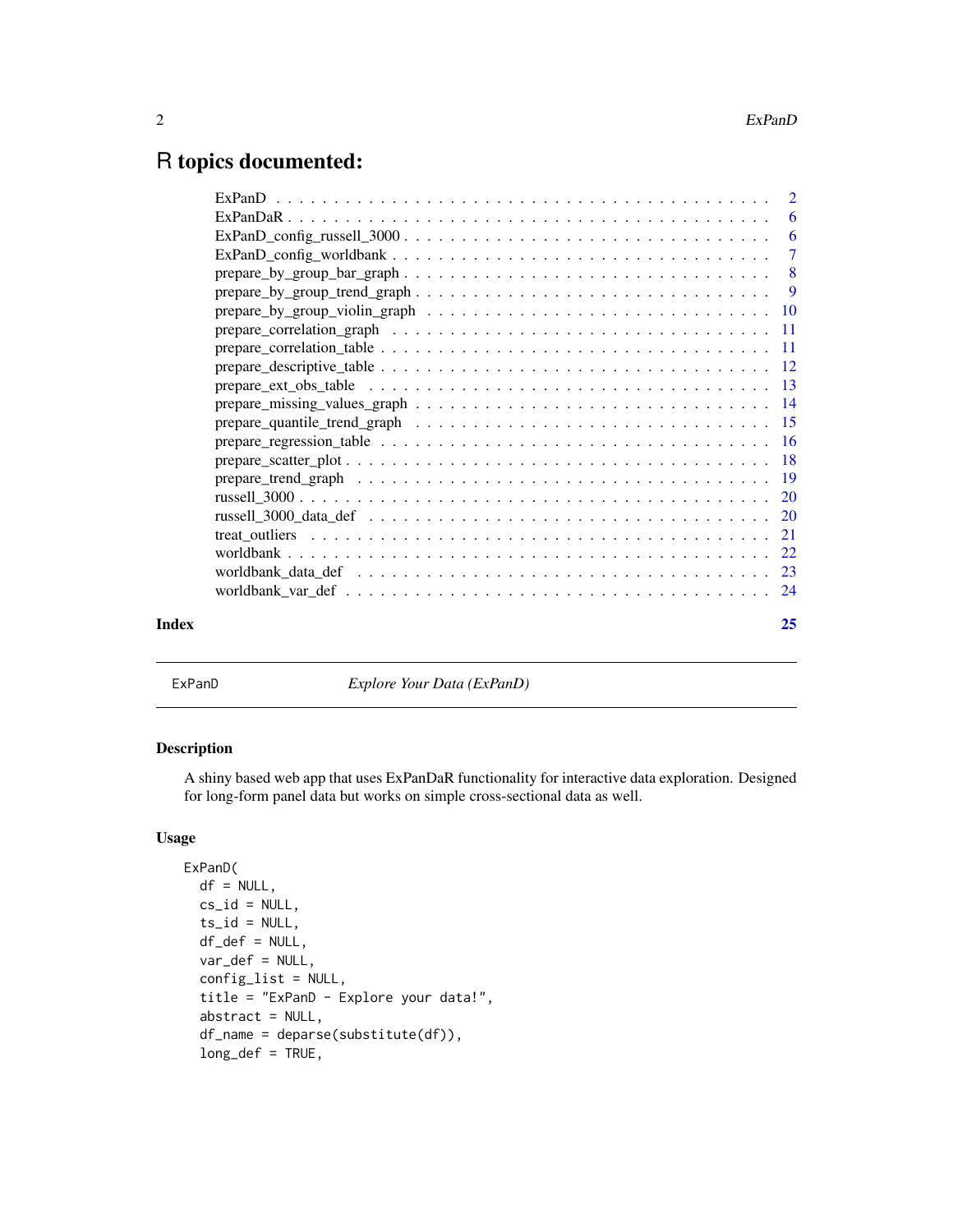# $\mathbb{E}x$ PanD 3

```
factor_cutoff = 10L,
 components = c(sample_selection = TRUE, subset_factor = TRUE, grouping = TRUE,
  bar_chart = TRUE, missing_values = TRUE, udvars = TRUE, descriptive_table = TRUE,
  histogram = TRUE, ext_obs = TRUE, by_group_bar_graph = TRUE, by_group_violin_graph =
  TRUE, trend_graph = TRUE, quantile_trend_graph = TRUE, by_group_trend_graph = TRUE,
   corrplot = TRUE, scatter_plot = TRUE, regression = TRUE),
 html_blocks = NULL,
  export_nb_option = FALSE,
  store_encrypted = FALSE,
 key_phrase = "What a wonderful key",
 debug = FALSE,
  ...
)
```
# Arguments

| df          | A data frame or a list of data frames containing the data that you want to explore.<br>If NULL, ExPanD will start up with a file upload dialog.                                                                                                                                                                                                                                                                                                                                                                                                                                                    |
|-------------|----------------------------------------------------------------------------------------------------------------------------------------------------------------------------------------------------------------------------------------------------------------------------------------------------------------------------------------------------------------------------------------------------------------------------------------------------------------------------------------------------------------------------------------------------------------------------------------------------|
| $cs_id$     | A character vector containing the names of the variables that identify the cross-<br>section in your data. If only cs_id and not ts_id is provided, the data is treated<br>as cross-sectional, and only appropriate displays are included. df_def overrides<br>if provided.                                                                                                                                                                                                                                                                                                                        |
| ts_id       | A character scalar identifying the name of the variable that identifies the time<br>series in your data. The according variable needs to be coercible to an ordered<br>vector. If you provide a time series indicator that already is an ordered vector,<br>ExPanD will verify that it has the same levels for each data frame and throw<br>an error otherwise. If cs_id and ts_id are not provided either directly of by<br>df_def, the data is treated as cross-sectional, observations are identified by row<br>names and only appropriate displays are included. df_def overrides if provided. |
| df_def      | An optional dataframe (or a list of dataframes) containing variable names, def-<br>initions and types. If NULL (the default) ExPanD uses cs_id and ts_id to<br>identify the data structure and determines the variable types (factor, numeric,<br>logical) based on the classes of the data. See the details section for further in-<br>formation.                                                                                                                                                                                                                                                 |
| var_def     | If you specify here a dataframe containing variable names and variable defini-<br>tions, ExPanD will use these on the provided sample(s) to create the analysis<br>sample. See the details section for the structure of the var_def dataframe. If<br>NULL (default) the sample(s) provided by $df$ will be used as analysis sample(s)<br>directly.                                                                                                                                                                                                                                                 |
| config_list | a list containing the startup configuration for ExPanD to display. Take a look<br>at data(ExPanD_config_russell_3000) for the format. The easiest way to<br>generate a config list is to customize the display within the app and then save<br>the configuration locally.                                                                                                                                                                                                                                                                                                                          |
| title       | the title to display in the shiny web app.                                                                                                                                                                                                                                                                                                                                                                                                                                                                                                                                                         |
| abstract    | An introductory text to display in the shiny web app. Needs to be formatted as<br>clean HTML.                                                                                                                                                                                                                                                                                                                                                                                                                                                                                                      |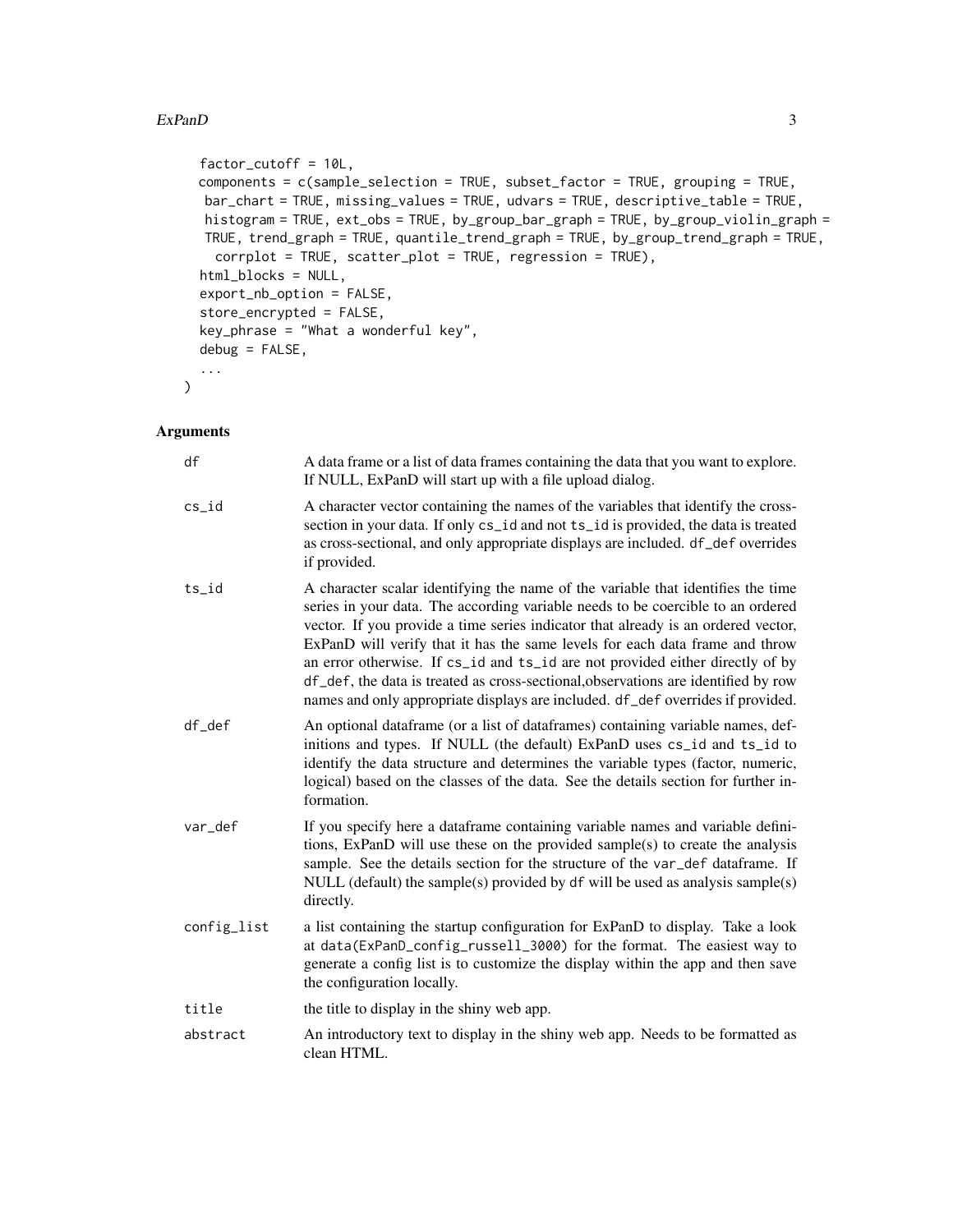<span id="page-3-0"></span>

| df_name          | A character string or a vector of character strings characterizing the dataframe(s)<br>provided in df (will be used in the selection menu of the app)                                                                                                                                                                                                                                                                                                                                                                                                  |
|------------------|--------------------------------------------------------------------------------------------------------------------------------------------------------------------------------------------------------------------------------------------------------------------------------------------------------------------------------------------------------------------------------------------------------------------------------------------------------------------------------------------------------------------------------------------------------|
| long_def         | If you set this to TRUE (default) and are providing a var_def then ExPanD<br>will add the definitions of the used variables of the underlying dataframe to the<br>definitions provided for the analysis sample to make these more informative to<br>the user. If set to FALSE only the variable definitions provided in the var_def<br>sample will be provided to the user.                                                                                                                                                                            |
| factor_cutoff    | ExPanD treats factors different from numerical variables. Factors are available<br>for sub-sampling data and for certain plots. Each variable classified as such<br>will be treated as a factor. In addition, ExPanD classifies all logical values and<br>all numerical values with less or equal than factor_cutoff unique values as a<br>factor.                                                                                                                                                                                                     |
| components       | A named logical vector indicating the components that you want ExPanD to gen-<br>erate and their order. See the function head of ExpanD for the list of available<br>components. By default, all components are reported. You can also exclude<br>selected components from the standard order by setting then to FALSE. In ad-<br>dition, you can include an arbitrary number of html_block components. Each<br>block will render clean HTML code as contained in the html_blocks parameter<br>below. This allows you to customize your ExPanD report. |
| html_blocks      | A character vector containing the clean HTML code for each html_block that<br>is included in components.                                                                                                                                                                                                                                                                                                                                                                                                                                               |
| export_nb_option |                                                                                                                                                                                                                                                                                                                                                                                                                                                                                                                                                        |
|                  | Do you want to give the user the option to download your data and an R notebook<br>containing code for the analyses that ExPanD displays? Defaults to FALSE.                                                                                                                                                                                                                                                                                                                                                                                           |
| store_encrypted  |                                                                                                                                                                                                                                                                                                                                                                                                                                                                                                                                                        |
|                  | Do you want the user-side saved config files to be encrypted? A security measure<br>to avoid that users can inject arbitrary code in the config list. Probably a good<br>idea when you are hosting sensitive data on a publicly available server.                                                                                                                                                                                                                                                                                                      |
| key_phrase       | The key phrase to use for encryption. Change this from the default if you want<br>to encrypt the config files.                                                                                                                                                                                                                                                                                                                                                                                                                                         |
| debug            | Do you want ExPanD to echo some debug timing information to the console/log<br>file and to store some diagnostics to the global environment? Probably not.                                                                                                                                                                                                                                                                                                                                                                                             |
| $\cdots$         | Additional parameters that are passed on to runApp.                                                                                                                                                                                                                                                                                                                                                                                                                                                                                                    |

# Details

If you start ExPanD without any options, it will start with an upload dialog so that the user (e.g., you) can upload a data file for analysis. Supported formats are as provided by the rio package.

When you start ExPanD with a dataframe as the only parameter, it will assume the data to be crosssectional and will use its row names as the cross-sectional identifier.

When you have panel data in long format, set the ts\_id and cs\_id parameters to identify the variables that determine the time series and cross-sectional dimensions.

If you provide variable definitions in df\_def and/or var\_def, ExPanD displays these as tooltips in the descriptive table of the ExPanD app. In this case, you need to identify the panel dimensions in the variable definitions (see below).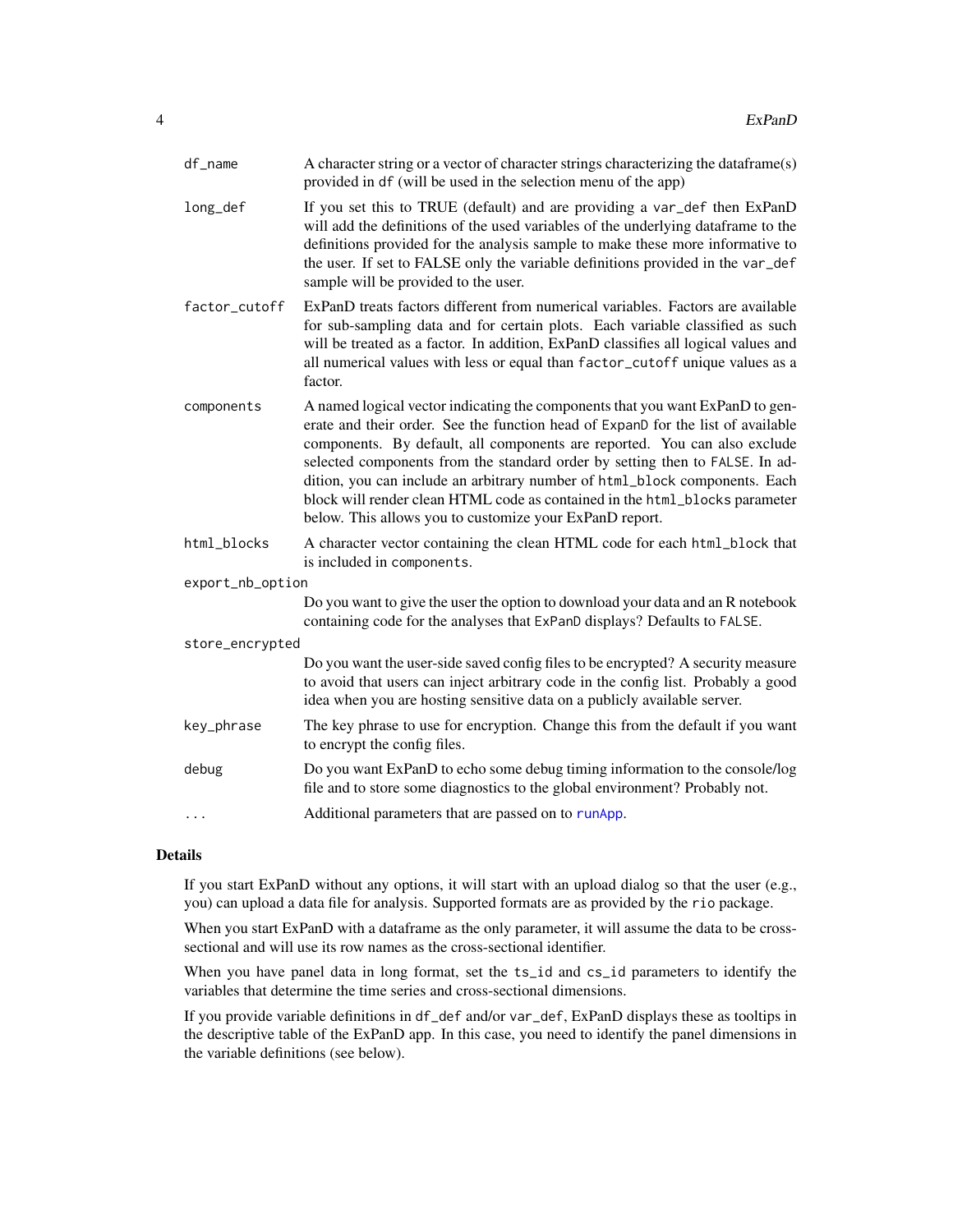#### <span id="page-4-0"></span> $ExPanD$  5

When you provide more than one data frame in df, make sure that all have the same variables and variable types defined. If not, ExPanD will throw an error. When you provide only one df\_def for multiple data frames, df\_def will be recycled.

When you provide var\_def, ExPanD starts up in the "advanced mode". The advanced mode uses (a) base sample(s) (the one(s) you provide via df) and the variable definitions in var\_def to generate an analysis sample based on the active base sample. In the advanced mode, the app user can delete variables from the analysis sample within the app.

- A df\_def or var\_def dataframe can contain the following variables
- "var\_name" Required: The names of the variables that are provided by the base sample or are to be calculated for the analysis sample
- "var\_def" Required: For a var\_def data frame, the code that is passed to the data frame (grouped by cross-sectional units) in calls to [mutate](#page-0-0) as right hand side to calculate the respective variable. For a data\_def data frame, a string describing the nature of the variable.
- "type" Required: One of the strings "cs\_id", "ts\_id", "factor", "logical" or "numeric", indicating the type of the variable. Please note that at least one variable has to be assigned as a crosssectional identifier ("cs\_id") and exactly one variable that is coercible into an ordered factor has to be assigned as the time-series identifier ("ts\_id").
- "can be na" Optional: If included, then all variables with this value set to FALSE are required to be non missing in the data set. This reduces the number of observations. If missing, it defaults to being TRUE for all variables other than cs\_id and ts\_id.

```
## Not run:
 ExPanD()
 # Use this if you want to read very large files via the file dialog
 options(shiny.maxRequestSize = 1024^3)
 ExPanD()
 # Explore cross-sectional data
 ExPanD(mtcars)
 # Include the option to download notebook code and data
 ExPanD(mtcars, export_nb_option = TRUE)
 # Use ExPanD on long-form panel data
 data(russell_3000)
 ExPanD(russell_3000, c("coid", "coname"), "period")
 ExPanD(russell_3000, df_def = russell_3000_data_def)
 ExPanD(russell_3000, df_def = russell_3000_data_def,
   components = c(ext_obs = T, descriptive_table = T, regression = T))ExPanD(russell_3000, df_def = russell_3000_data_def,
   components = c(missing_values = F, by-group_valuejolin-graph = F)ExPanD(russell_3000, df_def = russell_3000_data_def,
   components = c(html_block = T, descriptive_table = T,
   html_block = T, regression = T),
   html_blocks = c(
   paste('<div class="col-sm-2"><h3>HTML Block 1</h3></div>',
```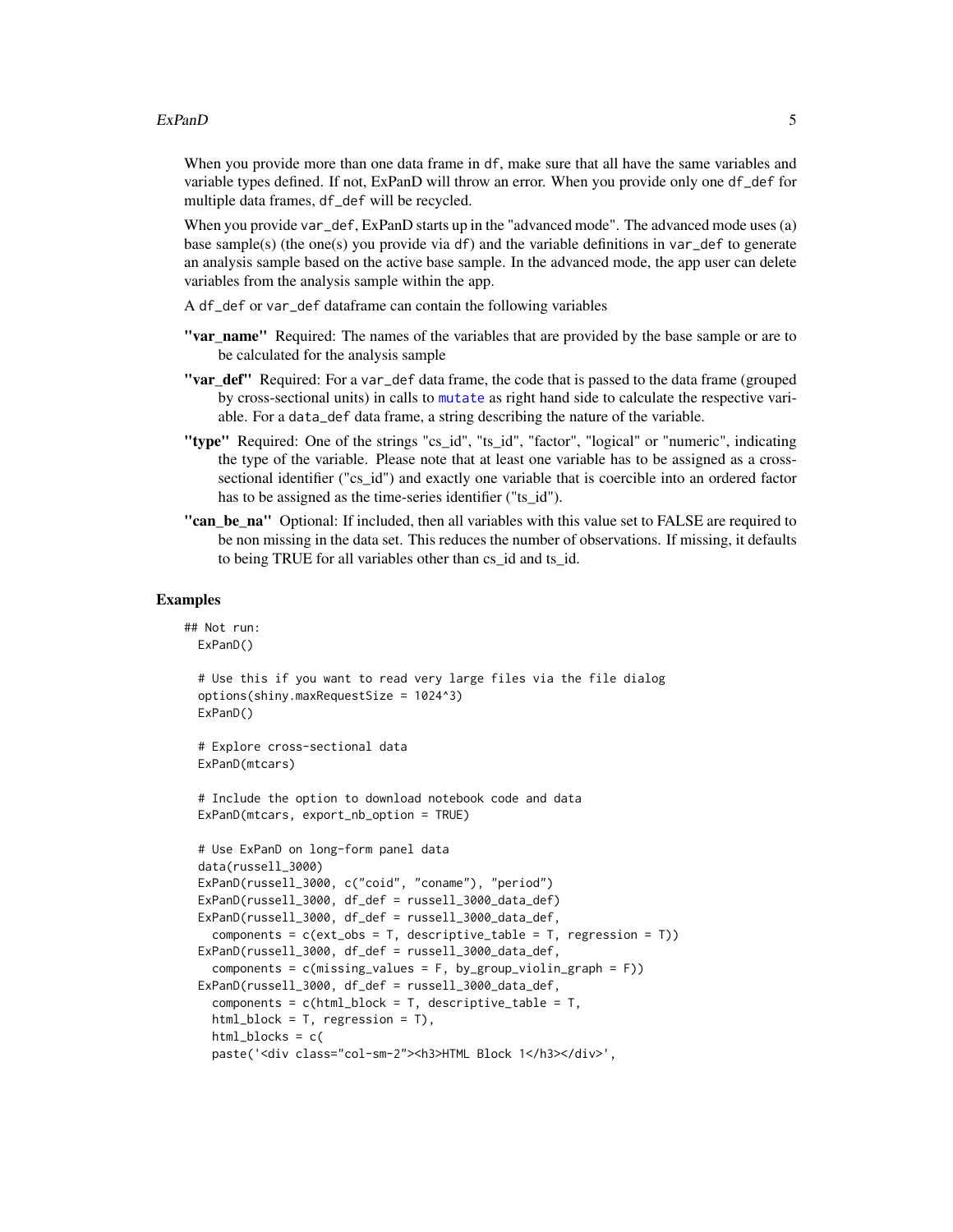```
'<div class="col-sm-10">',
  "<p></p>This is a condensed variant of ExPanD with two additional HTML Blocks.",
  "</div>"),
  paste('<div class="col-sm-2"><h3>HTML Block 2</h3></div>',
  '<div class="col-sm-10">',
  "It contains only the descriptive table and the regression component.",
  "</div>")))
data(ExPanD_config_russell_3000)
ExPanD(df = russell_3000, df_def = russell_3000_data_def,
  config_list = ExPanD_config_russell_3000)
exploratory_sample <- sample(nrow(russell_3000), round(0.5*nrow(russell_3000)))
test_sample <- setdiff(1:nrow(russell_3000), exploratory_sample)
ExPanD(df = list(russell_3000[exploratory_sample, ], russell_3000[test_sample, ]),
  df_def = russell_3000_data_def,
  df_name = c("Exploratory sample", "Test sample"))
ExPanD(worldbank, df_def = worldbank_data_def, var_def = worldbank_var_def,
  config_list = ExPanD_config_worldbank)
```
## End(Not run)

ExPanDaR *ExPanDaR: Explore Panel Data with R*

#### Description

ExPanDaR provides the code base for the ExPanD web app. ExPanD is a shiny based app supporting interactive exploratory data analysis.

#### Details

ExPanDaR has two main goals:

- Enable users to assess the robustness of empirical evidence without providing them with access to the underlying data.
- Provide a toolbox for researchers to explore panel data on the fly.

To learn more about ExPanDaR, start with the vignettes: browseVignettes(package = "ExPanDaR")

ExPanD\_config\_russell\_3000 *Default Configuration to use with ExPanD and the Russell 3000 Data Set*

# Description

List to use as a list\_config parameter when starting [ExPanD.](#page-1-1)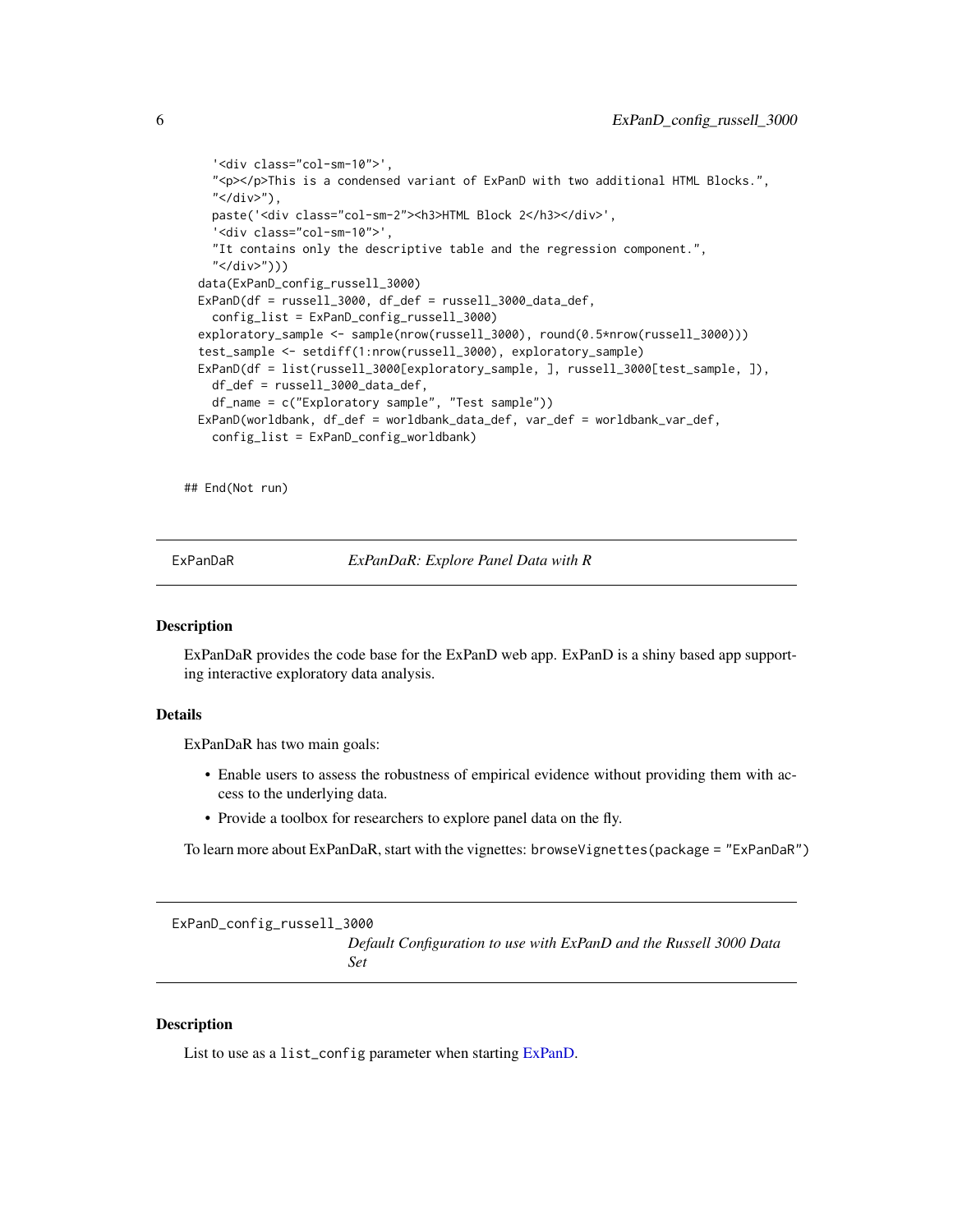# <span id="page-6-0"></span>Usage

data(ExPanD\_config\_russell\_3000)

# Format

An object of class "list".

#### Examples

```
data(russell_3000)
data(russell_3000_data_def)
data(ExPanD_config_russell_3000)
## Not run:
 ExPanD(russell_3000, df_def = russell_3000_data_def, config_list = ExPanD_config_russell_3000)
## End(Not run)
```
ExPanD\_config\_worldbank

*Default Configuration to Use with ExPanD and the* worldbank *Data Set*

#### Description

List to use as a list\_config parameter when starting [ExPanD.](#page-1-1)

#### Usage

```
data(ExPanD_config_worldbank)
```
#### Format

An object of class "list".

# Examples

```
data(worldbank)
data(worldbank_data_def)
data(worldbank_var_def)
data(ExPanD_config_worldbank)
## Not run:
 ExPanD(worldbank, df_def = worldbank_data_def,
   var_def = worldbank_var_def, config_list = ExPanD_config_worldbank)
```
## End(Not run)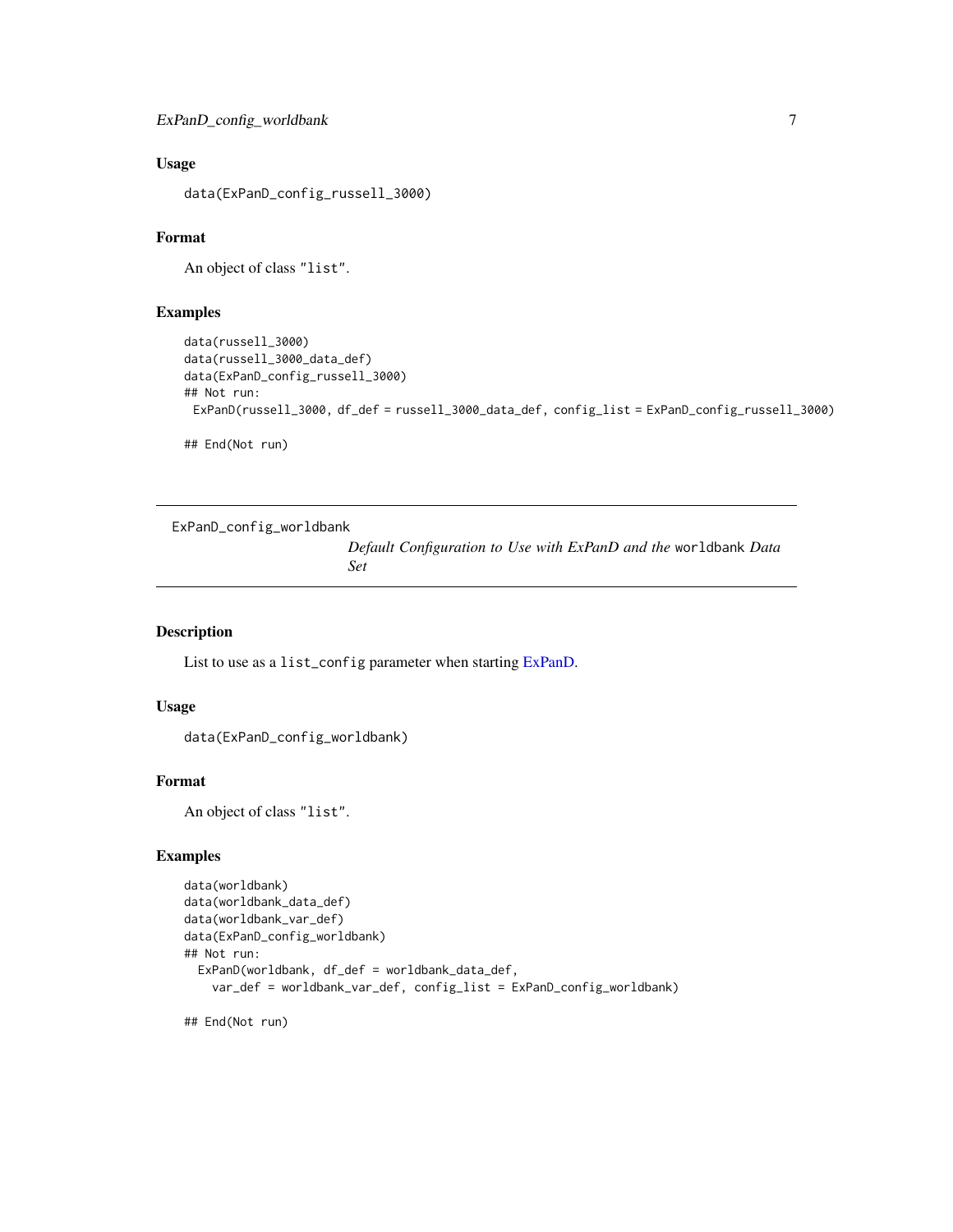<span id="page-7-0"></span>prepare\_by\_group\_bar\_graph

*Prepares a by Group Bar Graph*

# Description

Reads a data frame containing a grouping factor and a numerical variable and plots a bar graph of a given statistic of the variable by the grouping factor.

# Usage

```
prepare_by_group_bar_graph(
  df,
 by_var,
 var,
  stat_fun = mean,
 order_by_stat = FALSE,
  color = "red"
)
```
# Arguments

| df            | Data frame containing the grouping factor and the numerical variable to be plot-<br>ted                               |
|---------------|-----------------------------------------------------------------------------------------------------------------------|
| by_var        | a string containing the column name of the grouping factor                                                            |
| var           | a string containing the column name of the numerical variable                                                         |
| stat_fun      | a function to be called on the numerical variable. Will be called with na. rm =<br>TRUE to ignore missing values      |
| order_by_stat | a logical value indicating whether you want your bars to be ordered the value of<br>the statistic (defaults to FALSE) |
| color         | bar color                                                                                                             |

# Value

A list containing two items:

"df" A data frame containing the statistics by group

"plot" The plot as returned by ggplot

```
data(russell_3000)
graph <- prepare_by_group_bar_graph(russell_3000, "sector", "ni_sales", median)
graph$plot
```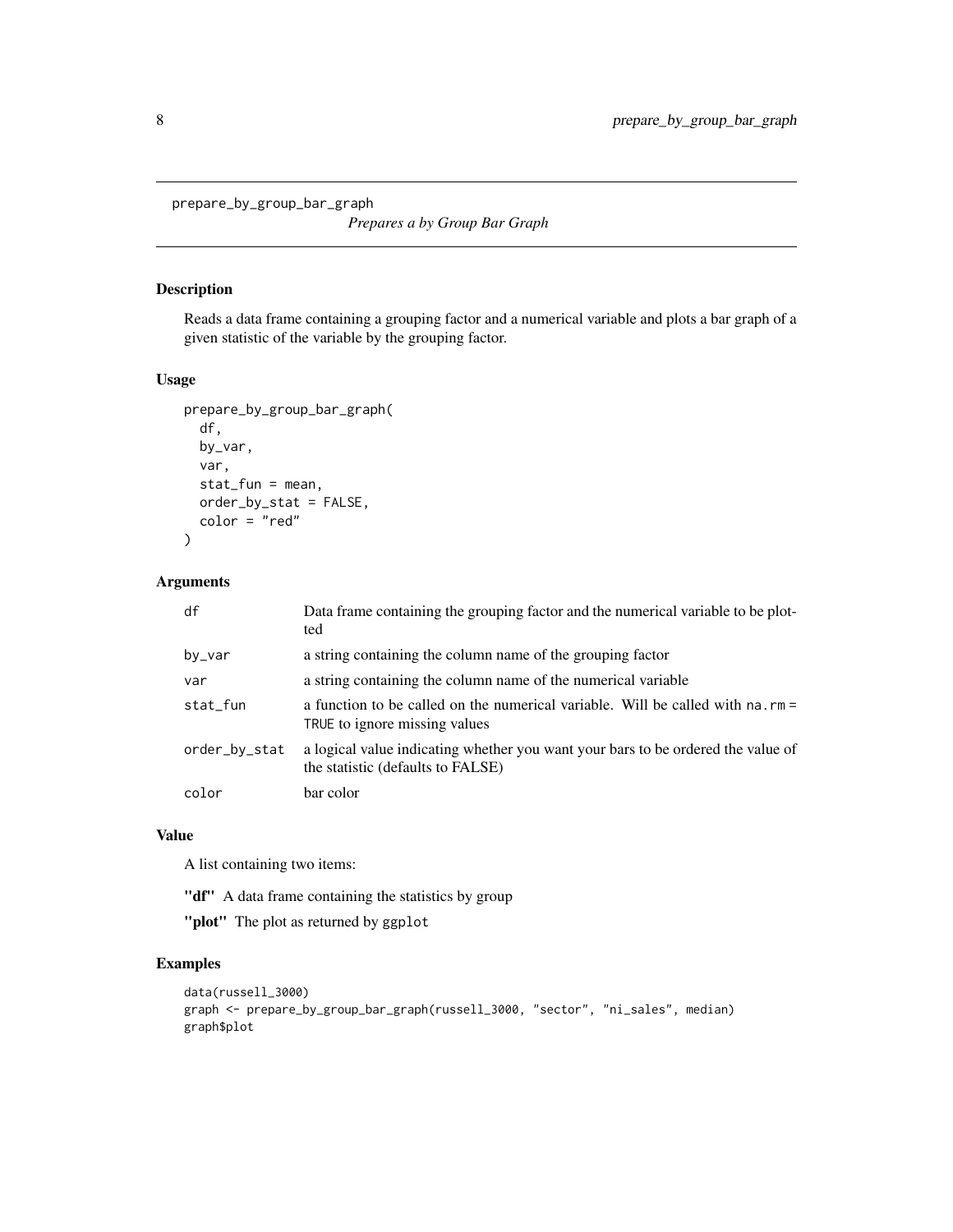<span id="page-8-0"></span>prepare\_by\_group\_trend\_graph

*Prepares a By Group Trend Graph*

# Description

Reads a data frame and line plots the selected variables (which need to be numeric) by group and an ordered factor (normally the time-series indicator).

# Usage

```
prepare_by_group_trend_graph(
  df,
  ts_id,
  group_var,
  var,
  points = TRUE,
  error_bars = FALSE
\mathcal{E}
```
#### Arguments

| df         | Data frame containing the ordered factor and a set of numerical variables to be<br>plotted.         |
|------------|-----------------------------------------------------------------------------------------------------|
| ts_id      | a string containing the column name of the ordered factor (normally the time-<br>series indicator). |
| group_var  | a variable coercible into a factor to group the data on.                                            |
| var        | The name of the variable that you want to plot.                                                     |
| points     | Do you want points to indicate the observations? Defaults to TRUE.                                  |
| error_bars | Do you want error bars to be plotted? Defaults to FALSE.                                            |

# Value

A list containing two items:

"df" A data frame containing the plotted means and standard errors by group

"plot The plot as returned by ggplot

```
df <- worldbank
df$gdp_capita <- worldbank$NY.GDP.PCAP.KD
graph <- prepare_by_group_trend_graph(df, "year", "region", "gdp_capita")
graph$plot
```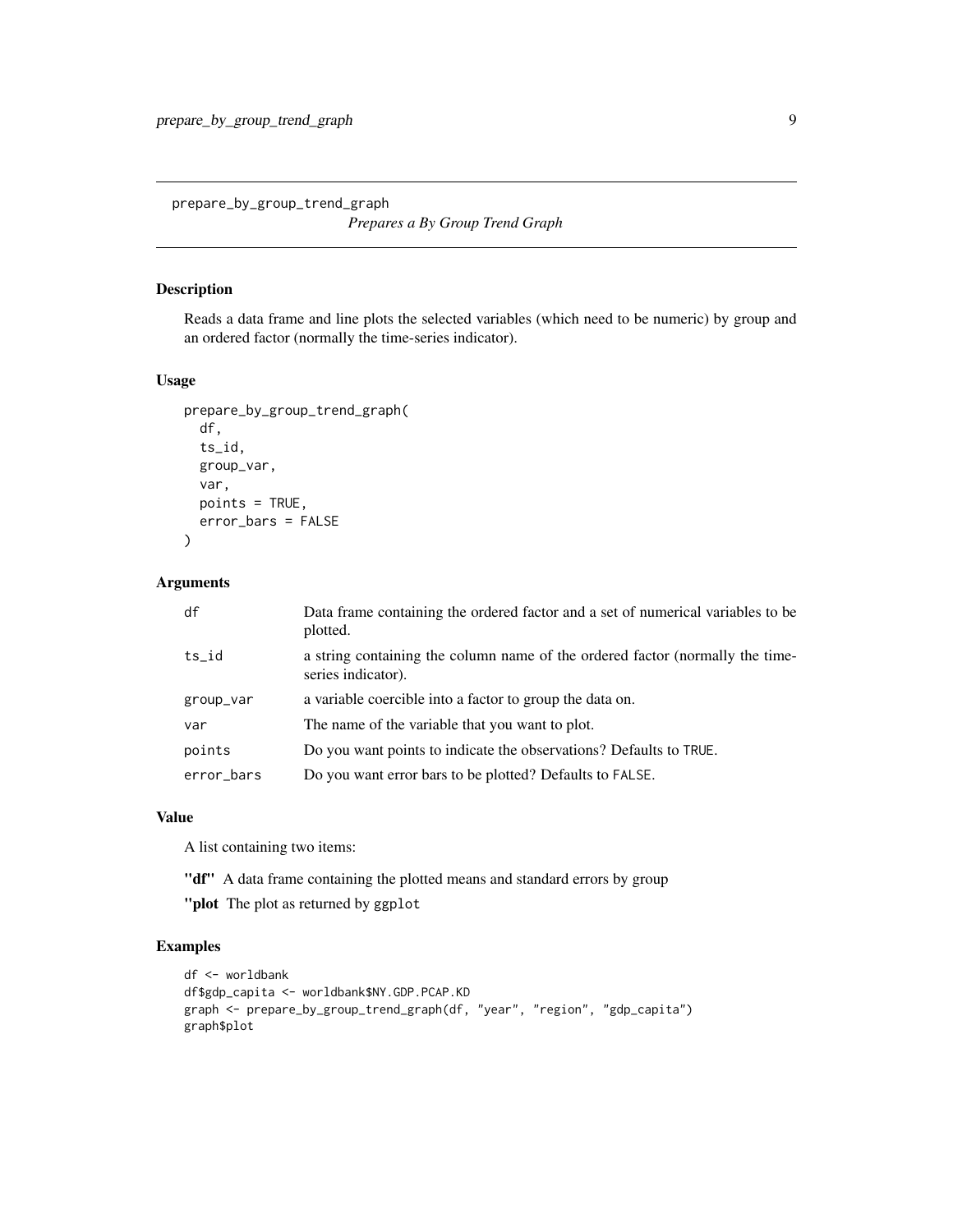<span id="page-9-0"></span>prepare\_by\_group\_violin\_graph

*Prepares a by Group Violin Graph*

# Description

Reads a data frame containing a grouping factor and a numerical variable and plots a series of violin graphs by the grouping factor.

# Usage

```
prepare_by_group_violin_graph(
  df,
  by_var,
  var,
  order_by_mean = FALSE,
  group\_on_y = TRUE,...
\mathcal{L}
```
# Arguments

| df            | Data frame containing the grouping factor and the numerical variable to be plot-<br>ted                      |
|---------------|--------------------------------------------------------------------------------------------------------------|
| by_var        | a string containing the column name of the grouping factor                                                   |
| var           | a string containing the column name of the numerical variable                                                |
| order_by_mean | a logical value indicating whether you want your violins to be ordered by group<br>means (defaults to FALSE) |
| group_on_y    | a logical value indicating whether you want your violins to be oriented horizon-<br>tally (defaults to TRUE) |
| $\ddots$      | additional parameters that are passed to geom_violin                                                         |

# Value

The plot as returned by ggplot2

```
data(russell_3000)
df <- treat_outliers(russell_3000)
prepare_by_group_violin_graph(df, "sector", "nioa")
```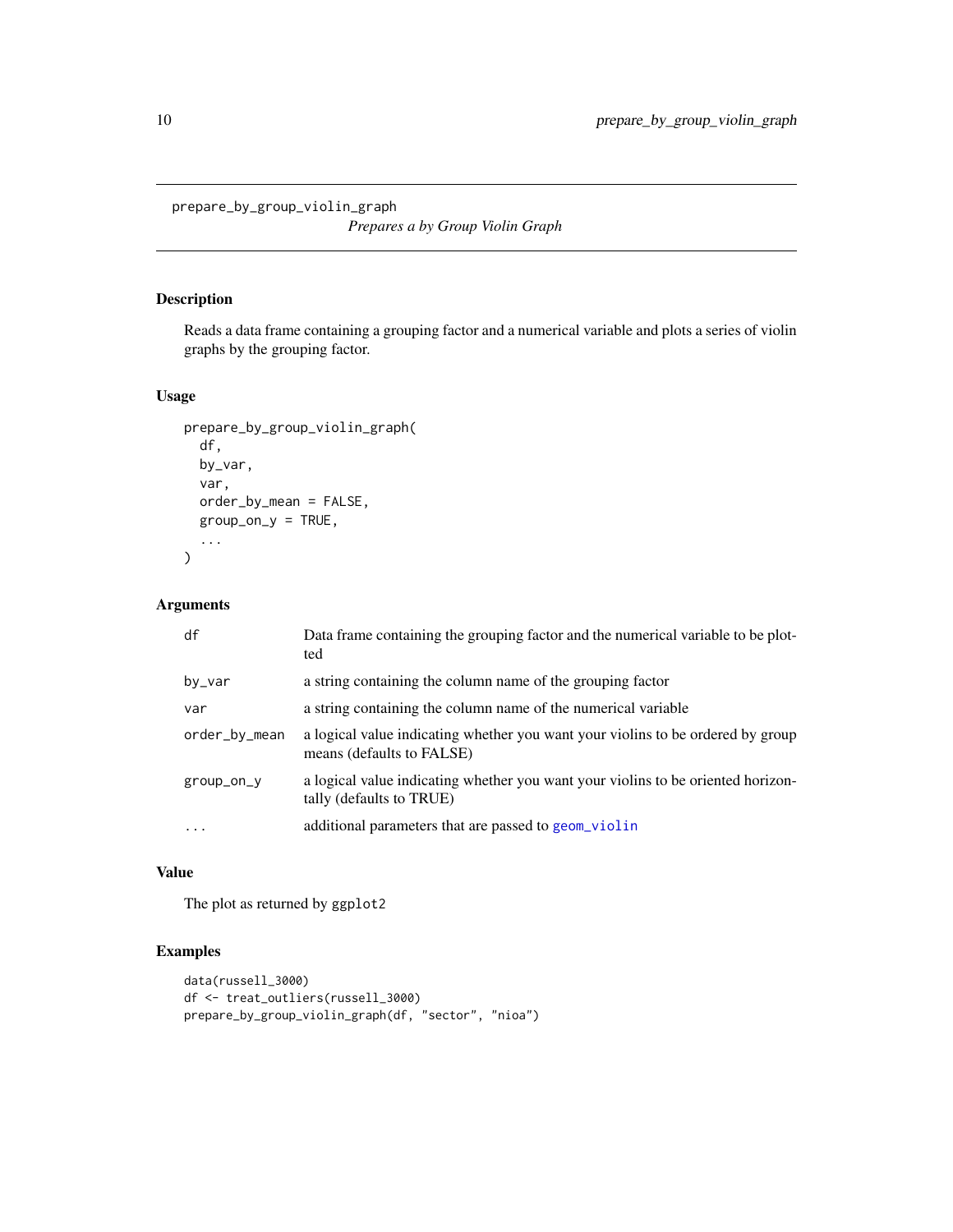<span id="page-10-0"></span>prepare\_correlation\_graph

*Prepares a Correlation Graph*

#### Description

Reads a data frame and presents Pearson correlations above and Spearman correlations the diagonal using a fancy graph prepared by the package corrplot.

#### Usage

```
prepare_correlation_graph(df)
```
# Arguments

df Data frame containing at least two variables that are either numeric or logical and at least five observations.

# Value

The function directly renders the graph as produced by corrplot. In addition, it returns a list containing three items:

"df\_corr" A data frame containing the correlations

"df\_prob" A data frame containing the p-values of the correlations

"df\_n" A data frame containing the number of observations used for the correlations

#### Examples

```
prepare_correlation_graph(mtcars)
```
prepare\_correlation\_table

*Prepares a Correlation Table*

#### Description

Reads a data frame and presents Pearson correlations above the diagonal and Spearman correlations below.

```
prepare_correlation_table(df, digits = 2, bold = 0.05, format = "html", ...)
```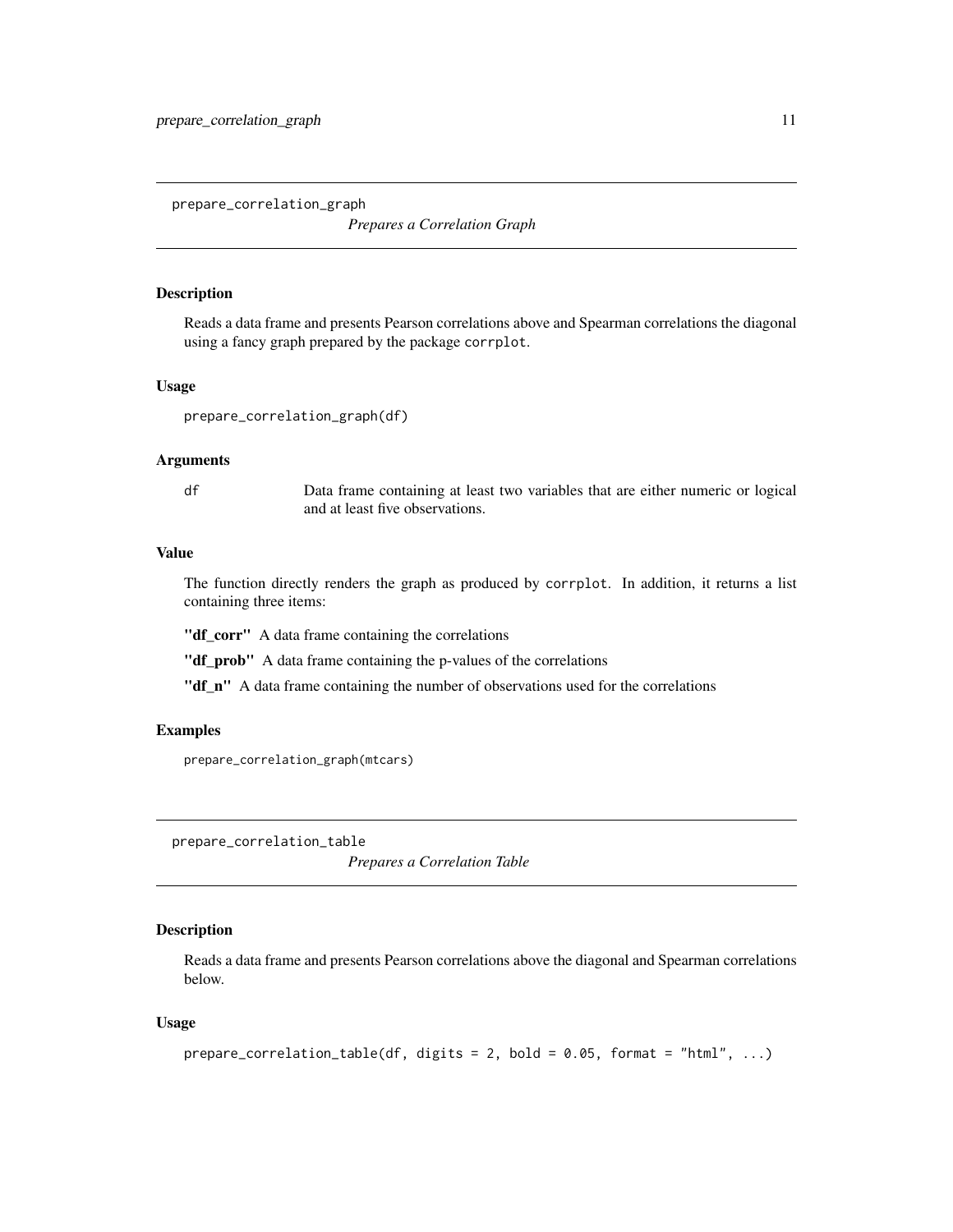<span id="page-11-0"></span>

| df       | Data frame containing at least two variables that are either numeric or logical<br>and at least five observations.                                 |
|----------|----------------------------------------------------------------------------------------------------------------------------------------------------|
| digits   | The number of digits that you want to report.                                                                                                      |
| bold     | Indicate the p-Value for for identifying significant correlations in bold print.<br>Defaults to $0.05$ . If set to 0, no bold print is being used. |
| format   | The format that you want kable to produce ("html" or "latex")                                                                                      |
| $\cdots$ | Additional parameters that are passed on to kable                                                                                                  |

# Value

A list containing four items:

"df\_corr" A data frame containing the correlations

"df\_prob" A data frame containing the p-values of the correlations

"df\_n" A data frame containing the number of observations used for the correlations

"[kable](#page-0-0)\_ret" The return value provided by kable containing the formatted table

# Examples

t <- prepare\_correlation\_table(mtcars) t\$df\_corr

prepare\_descriptive\_table

*Prepares a Table of Descriptive Statistics*

# Description

Reads a data frame and reports descriptive statistics (n, mean, standard deviation, minimum, first quartile, median, third quartile, maximum) for all members of the data frame that are either numeric or logical.

```
prepare_descriptive_table(
  df,
  digits = c(0, 3, 3, 3, 3, 3, 3, 3),
  format = "html"
\mathcal{E}
```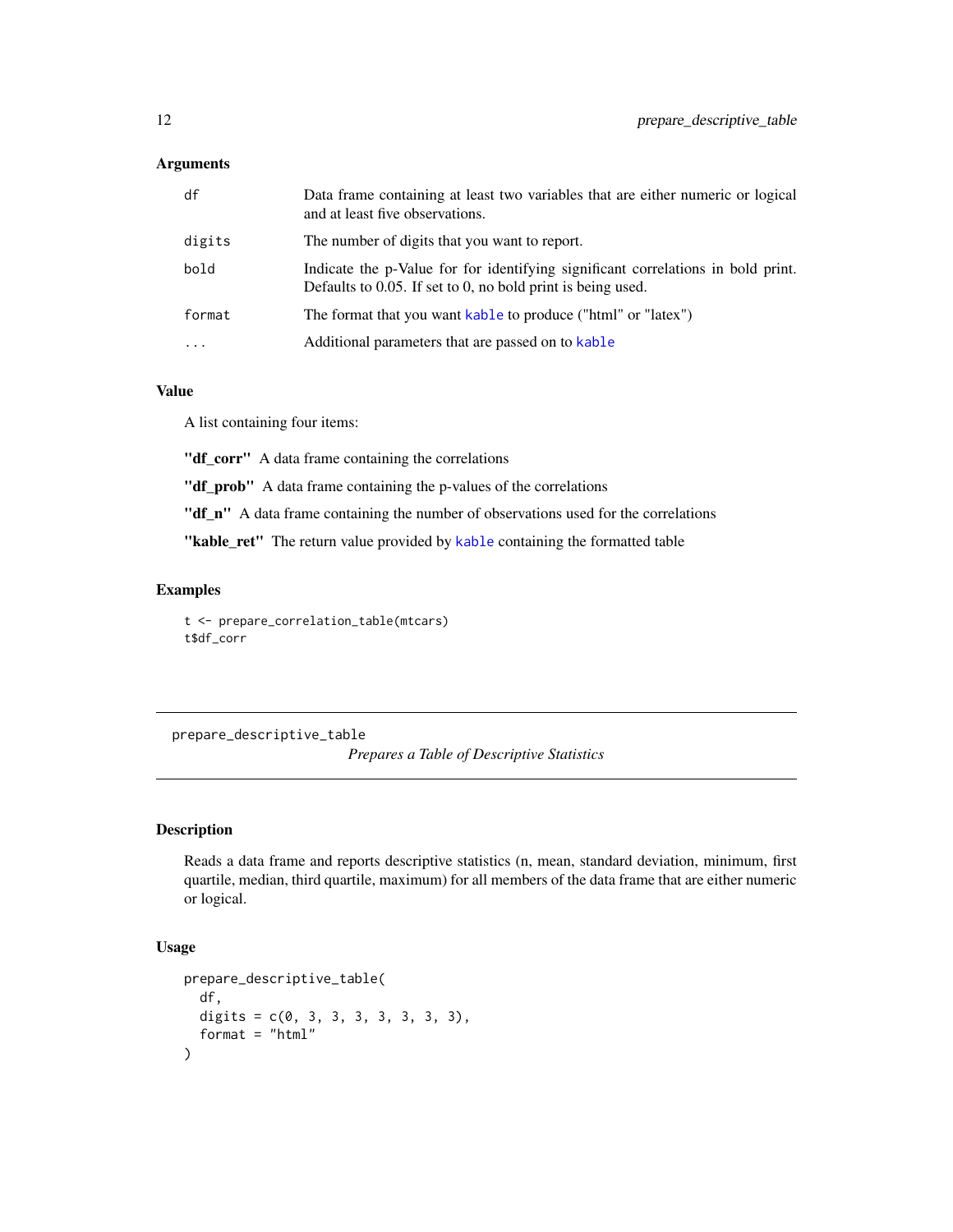<span id="page-12-0"></span>

| df     | Data frame containing at least one variable that is either numeric or logical and<br>at least two observations.                           |
|--------|-------------------------------------------------------------------------------------------------------------------------------------------|
| digits | Number of decimal digits that you want to be displayed for each column. If you<br>provide NA, then the column is omitted from the output. |
| format | character scalar that is handed over to kable (e.g., "html" or "latex").                                                                  |

# Details

The digits parameter from prepare\_descriptive\_table() uses the default method of [kable](#page-0-0) to format numbers, calling [round](#page-0-0). This implies that trailing zeroes are just omitted.

# Value

A list containing two items.

"df" A data frame containing the descriptive table

"[kable](#page-0-0)\_ret" The return value provided by kable containing the formatted table

# Examples

```
t <- prepare_descriptive_table(mtcars)
t$df
```
prepare\_ext\_obs\_table *Prepares a Table Displaying Extreme Observations*

# Description

Reads a data frame, sorts it by the given variable and displays the top and bottom n observations.

```
prepare_ext_obs_table(
  df,
 n = 5,
 cs_id = NULL,
 ts_id = NULL,var = utils::tail(colnames(df[sapply(df, is.numeric) & (!colnames(df) %in% c(cs_id,
    ts_id))]), n = 1),
  ...
\mathcal{L}
```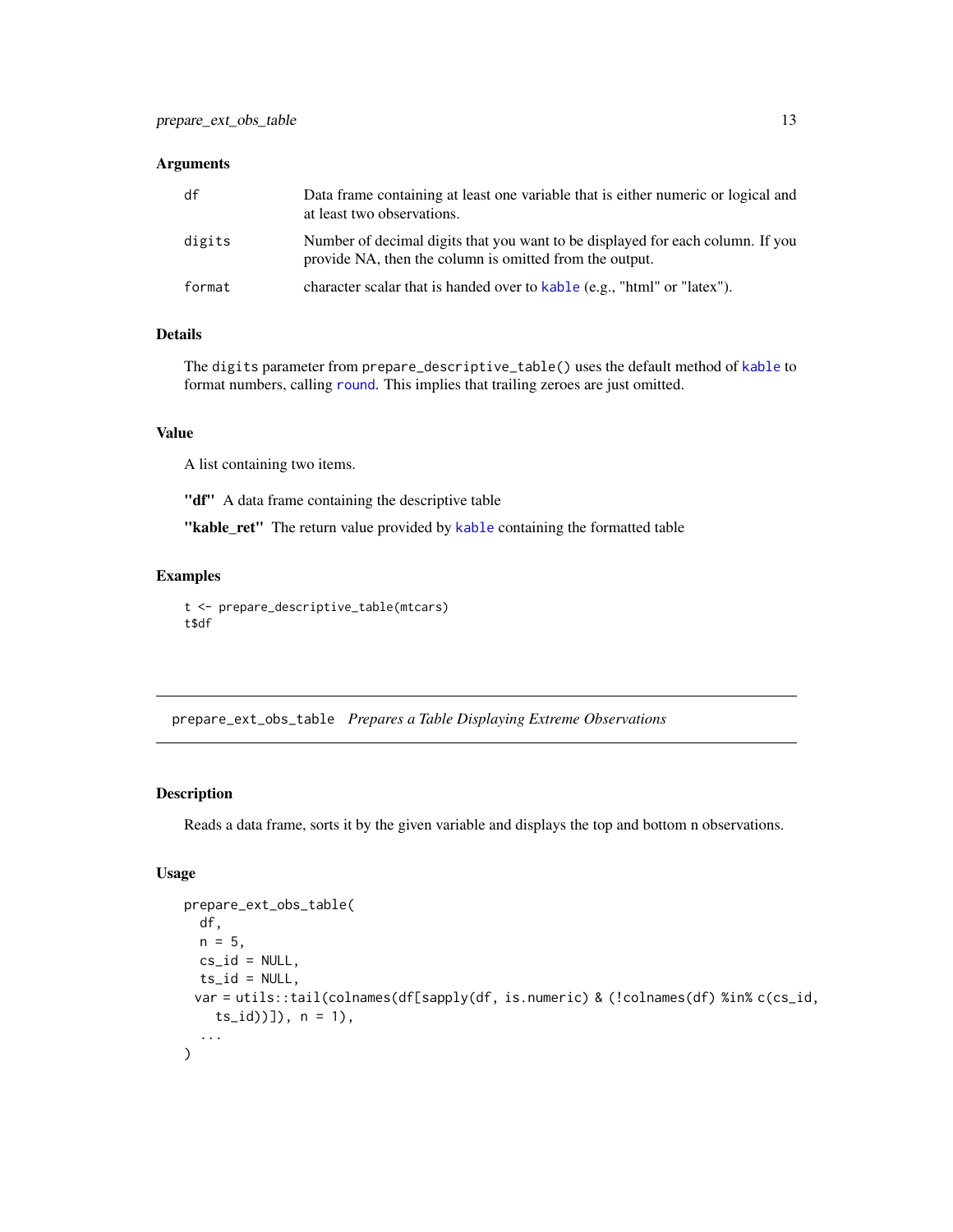<span id="page-13-0"></span>

| df        | Data frame                                                                      |
|-----------|---------------------------------------------------------------------------------|
| n         | The number of top/bottom observations that you want to report.                  |
| $cs_id$   | The variable(s) identifying the cross-section in the data.                      |
| $ts_id$   | The variable identifying the time-series in the data.                           |
| var       | Variable to display. Defaults to the last numerical variable of the data frame. |
| $\ddotsc$ | Additional parameters that are passed to kable.                                 |

#### Details

When both cs\_id and ts\_id are omitted, all variables are tabulated. Otherwise, var is tabulated along with the identifiers. Infinite values in var are omitted. The default parameters for calling [kable](#page-0-0), are format = "html",digits = 3,format.args = list(big.mark = ','),row.names  $=$  FALSE.

# Value

A list containing two items:

"df" A data frame containing the top/bottom n observations

"[kable](#page-0-0)\_ret" The return value provided by kable containing the formatted table

# Examples

```
t <- prepare_ext_obs_table(russell_3000, n = 10,
                          cs_id = c("coid", "conn",
                          ts_id = "period", var = "sales")t$df
```
prepare\_missing\_values\_graph *Prepares a Graph Displaying Missing Values in Panel Data*

Description

Displays a heatmap of missing value frequency across the panel

```
prepare_missing_values_graph(df, ts_id, no_factors = FALSE, binary = FALSE)
```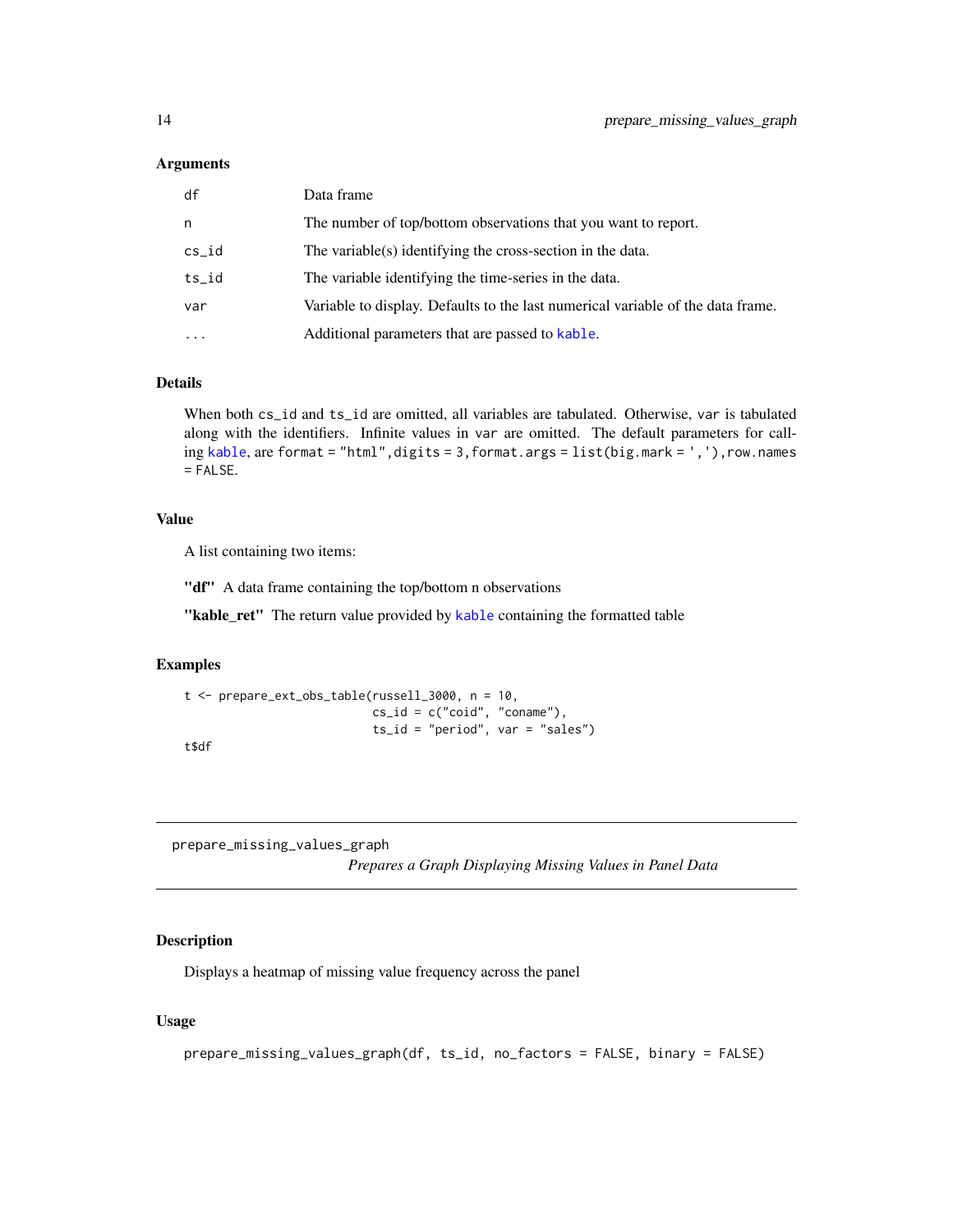<span id="page-14-0"></span>

| df         | Data frame containing the data.                                                                                              |
|------------|------------------------------------------------------------------------------------------------------------------------------|
| $ts_id$    | A string containing the name of the variable indicating the time dimension.<br>Needs to be coercible into an ordered factor. |
| no factors | A logical value indicating whether you want to limit the plot to logical and<br>numerical variables. Defaults to FALSE.      |
| binary     | If set to TRUE, the plot uses a binary scale only high-lightening whether values<br>are missing or not. Defaults to FALSE.   |

# Details

This was inspired by a [blog post of Rense Nieuwenhuis.](http://www.rensenieuwenhuis.nl/r-sessions-30-visualizing-missing-values/) Thanks!

#### Value

A ggplot2 plot.

# Examples

```
prepare_missing_values_graph(russell_3000, ts_id="period")
prepare_missing_values_graph(russell_3000, ts_id="period", binary = TRUE)
```
prepare\_quantile\_trend\_graph *Prepares a Quantile Trend Graph*

# Description

Reads a data frame and plots the quantiles of the specified variable by an ordered factor (normally the time-series indicator)

```
prepare_quantile_trend_graph(
  df,
  ts_id,
  quantiles = c(0.05, 0.25, 0.5, 0.75, 0.95),
 var = utils::tail(colnames(df[sapply(df, is.numeric) & colnames(df) != ts_id]), n =
    1),
  points = TRUE
\mathcal{E}
```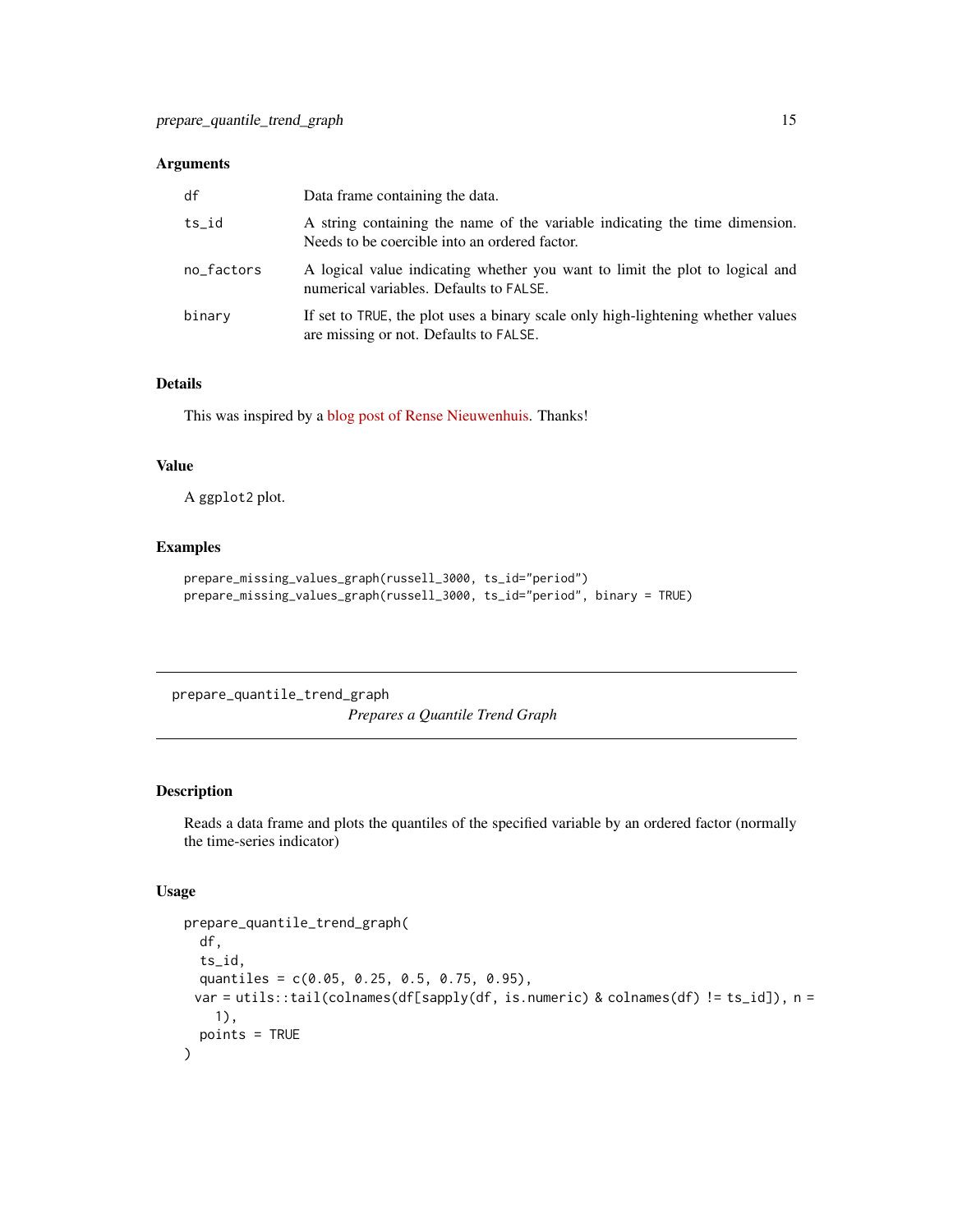<span id="page-15-0"></span>

| df        | Data frame containing the ordered factor and the numerical variable to be plotted                                                                  |
|-----------|----------------------------------------------------------------------------------------------------------------------------------------------------|
| $ts_id$   | a string containing the column name of the ordered factor (normally the time-<br>series indicator)                                                 |
| quantiles | a numerical vector containing the quantiles that are to be plotted                                                                                 |
| var       | a string containing the column name of the variable to be plotted. Defaults to<br>the last numerical variable of the data frame that is not ts_id. |
| points    | Do you want points to indicate the statistics? Defaults to TRUE.                                                                                   |

#### Value

A list containing two items:

"df" A data frame containing the plotted quantiles

"plot" The plot as returned by ggplot

# Examples

```
prepare_quantile_trend_graph(worldbank, "year", var = "SP.DYN.LE00.IN")$plot +
  ggplot2::ylab("Life expectancy at birth world-wide")
df <- data.frame(year = floor(stats::time(datasets::EuStockMarkets)),
                DAX = datasets::EuStockMarkets[,"DAX"])
graph <- prepare_quantile_trend_graph(df, "year", c(0.05, 0.25, 0.5, 0.75, 0.95))
graph$plot
```
prepare\_regression\_table

*Prepares a Regression Table*

### Description

Builds a regression table based on a set of user-specified models or a single model and a partitioning variable.

```
prepare_regression_table(
 df,
 dvs,
 idvs,
 feffects = rep("", length(dvs)),
 clusters = rep("", length(dvs)),
 models = rep("auto", length(dvs)),
 byvar = ",
  format = "html")
```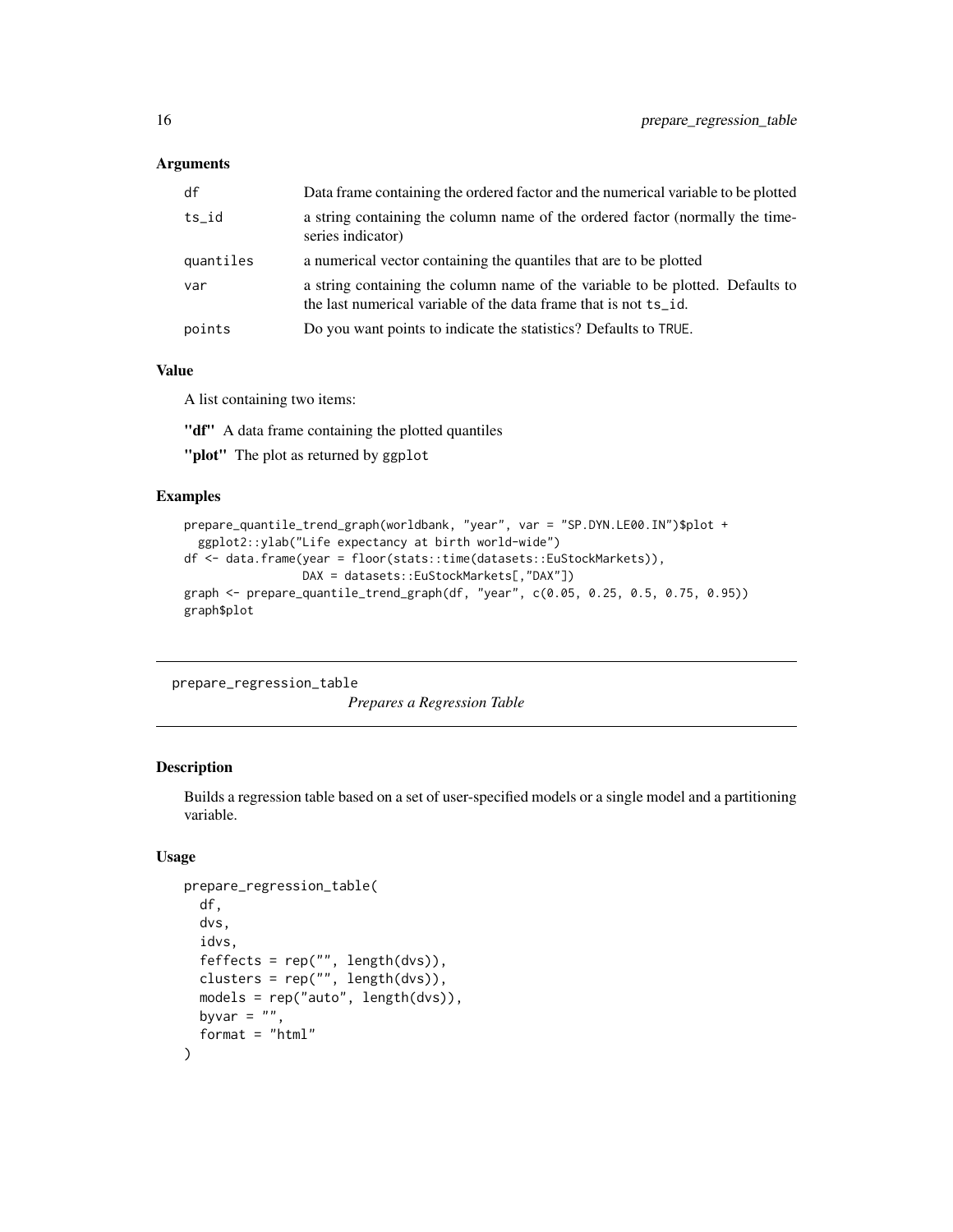<span id="page-16-0"></span>

| df       | Data frame containing the data to estimate the models on.                                                                      |
|----------|--------------------------------------------------------------------------------------------------------------------------------|
| dvs      | A character vector containing the variable names for the dependent variable(s).                                                |
| idvs     | A character vector or a a list of character vectors containing the variable names<br>of the independent variables.             |
| feffects | A character vector or a a list of character vectors containing the variable names<br>of the fixed effects.                     |
| clusters | A character vector or a a list of character vectors containing the variable names<br>of the cluster variables.                 |
| models   | A character vector indicating the model types to be estimated ('ols', 'logit', or<br>'auto')                                   |
| byvar    | A factorial variable to estimate the model on (only possible if only one model is<br>being estimated).                         |
| format   | A character scalar that is passed on stargazer as type to determine the presen-<br>tation format ("html", "text", or "latex"). |

#### Details

This is a wrapper function calling the stargazer package. For numeric dependent variables the models are estimated using  $\text{Im}$  for models without and  $\text{plm}$  $\text{plm}$  $\text{plm}$  for models with fixed effects. Binary dependent variable models are estimated using [glm](#page-0-0) (with family = binomial(link="logit")). You can override this behavior by specifying the model with the models parameter. Multinomial logit models are not supported. Clustered standard errors are estimated using plm's robust covariance matrix estimators for OLS and cluster. vcov for logit models. Only up to two dimensions are supported for fixed effects and standard error clusters need to be also present as fixed effects. If run with byvar, only levels that have more observations than coefficients are estimated.

# Value

A list containing two items

"models" A list containing the model results and by values if appropriate

"table" The output of [stargazer](#page-0-0) containing the table

```
df <- data.frame(year = as.factor(floor(stats::time(datasets::EuStockMarkets))),
                datasets::EuStockMarkets)
dvs = c("DAX", "SMI", "CAC", "FTSE")
idvs = list(c("SMI", "CAC", "FTSE"),
            c("DAX", "CAC", "FTSE"),
            c("SMI", "DAX", "FTSE"),
            c("SMI", "CAC", "DAX"))
feffects = list("year", "year", "year", "year")
clusters = list("year", "year", "year", "year")
t <- prepare_regression_table(df, dvs, idvs, feffects, clusters, format = "text")
t$table
t <- prepare_regression_table(df, "DAX", c("SMI", "CAC", "FTSE"), byvar="year", format = "text")
print(t$table)
```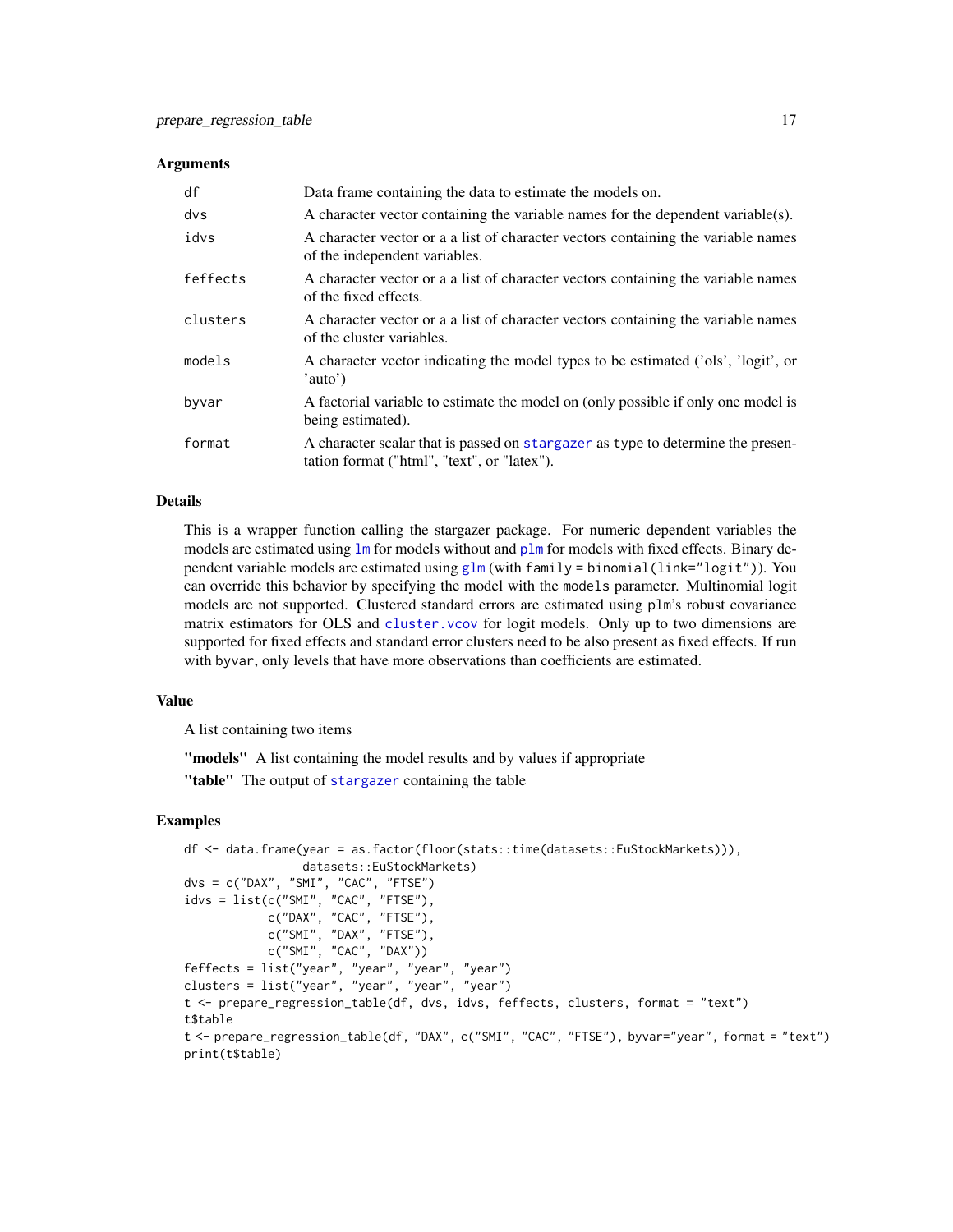<span id="page-17-0"></span>prepare\_scatter\_plot *Prepares a Scatter Plot*

# Description

Reads a data frame and prepares a scatter plot.

# Usage

```
prepare_scatter_plot(
 df,
 x,
 y,
 color = "",size = ",
 loess = 0,
 alpha = min(1, 1/((1 + (max(0, log(nrow(df)) - log(100)))))))
```
#### Arguments

| df           | Data frame containing the data                                                                                      |
|--------------|---------------------------------------------------------------------------------------------------------------------|
| $\mathsf{x}$ | a string containing the column name of the x variable                                                               |
| У            | a string containing the column name of the y variable                                                               |
| color        | a string containing the column name of the variable providing the color aesthetic<br>(can be numerical or a factor) |
| size         | a string containing the column name of the variable providing the size aesthetic                                    |
| loess        | a numerical scalar                                                                                                  |
|              | <b>0</b> No loess curve                                                                                             |
|              | 1 loess curve with equal weights                                                                                    |
|              | 2 loess curve with weights based on size variable                                                                   |
| alpha        | The alpha value to be used. If missing, it calculates a default based on the sample<br>size                         |

#### Value

the plot as returned by ggplot

```
df <- data.frame(year = floor(stats::time(datasets::EuStockMarkets)),
                 datasets::EuStockMarkets[, c("DAX", "FTSE")])
prepare_scatter_plot(df, x="DAX", y="FTSE", color="year")
```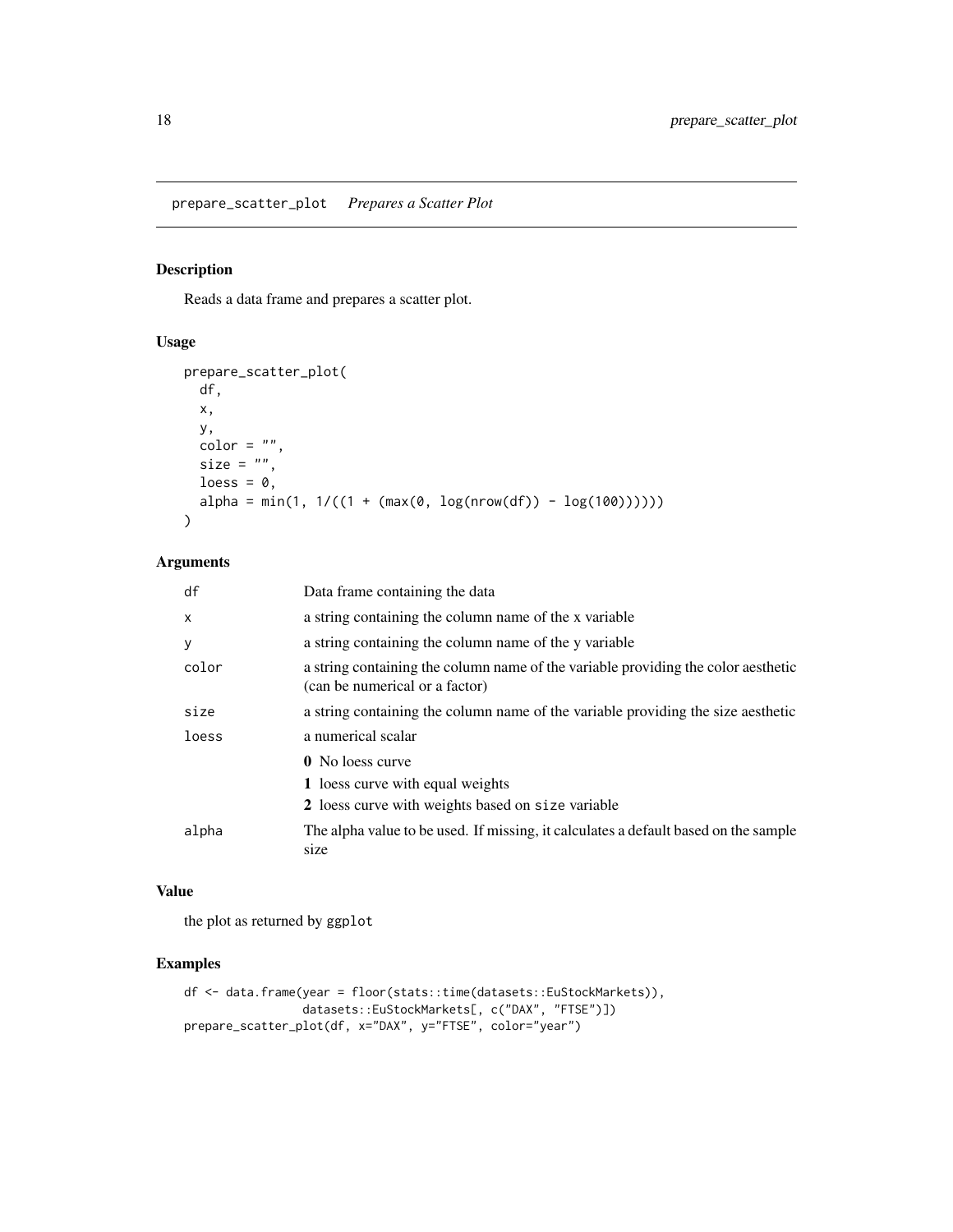# <span id="page-18-0"></span>prepare\_trend\_graph *Prepares a Trend Graph*

# Description

Reads a data frame and line plots all variables (which need to be numeric) by an ordered factor (normally the time-series indicator).

#### Usage

```
prepare_trend_graph(
  df,
  ts_id,
 var = colnames(df[sapply(df, is.numeric) & colnames(df) != ts_id])
)
```
# Arguments

| df    | Data frame containing the ordered factor and a set of numerical variables to be<br>plotted                                                                                            |
|-------|---------------------------------------------------------------------------------------------------------------------------------------------------------------------------------------|
| ts id | a string containing the column name of the ordered factor (normally the time-<br>series indicator)                                                                                    |
| var   | a character vector containing the column names of the variables that should be<br>plotted. Defaults to all numeric variables of the data frame besides the one<br>indicated by ts_id. |

# Value

A list containing two items:

"df" A data frame containing the plotted means and standard errors

"plot The plot as returned by ggplot

```
df <- data.frame(year = floor(time(EuStockMarkets)), EuStockMarkets)
graph <- prepare_trend_graph(df, "year")
graph$plot
```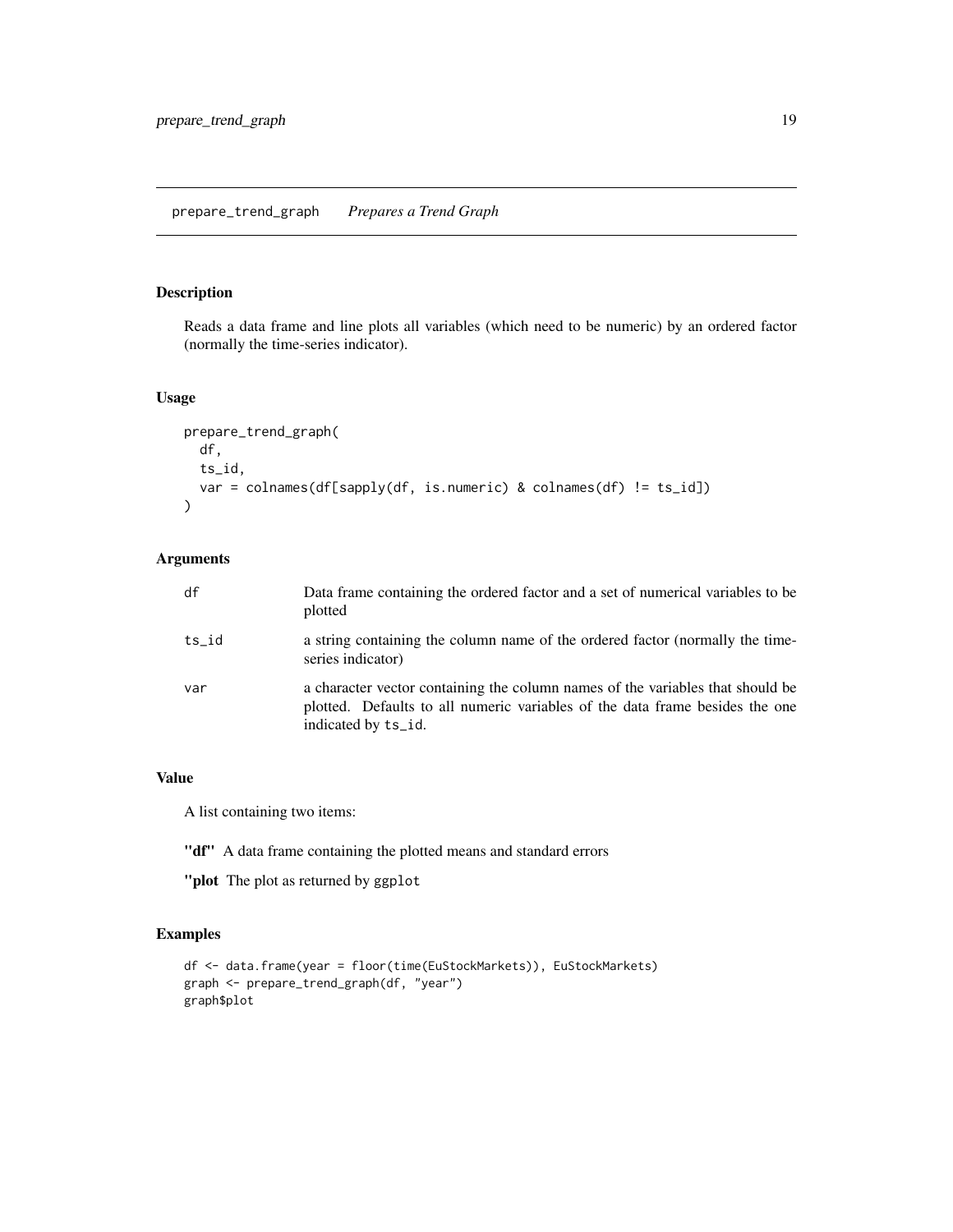<span id="page-19-0"></span>

#### Description

Data collected from Google Finance and Yahoo finance using the package tidyquant.

#### Usage

data(russell\_3000)

#### Format

An object of class "data.frame".

#### Source

Has been collected using the tidyquant::tq\_get function family in Summer 2017. The code to generate this data is available in the [github repository](https://github.com/joachim-gassen/ExPanDaR) of this package. As the Google Finance API providing financial statement data is currently unavailable, the data cannot be replicated by running the code. Use in scientific studies is not advised without prior cleaning/checking.

#### Examples

data(russell\_3000) prepare\_missing\_values\_graph(russell\_3000, ts\_id = "period")

russell\_3000\_data\_def *Data Definitions for* russell\_3000 *Data Set*

#### Description

A data frame containing variable definitions for the russell\_3000 data set. The data definitions can be passed to [ExPanD](#page-1-1) via the df\_def parameter.

#### Usage

```
data(russell_3000_data_def)
```
# Format

An object of class "data.frame".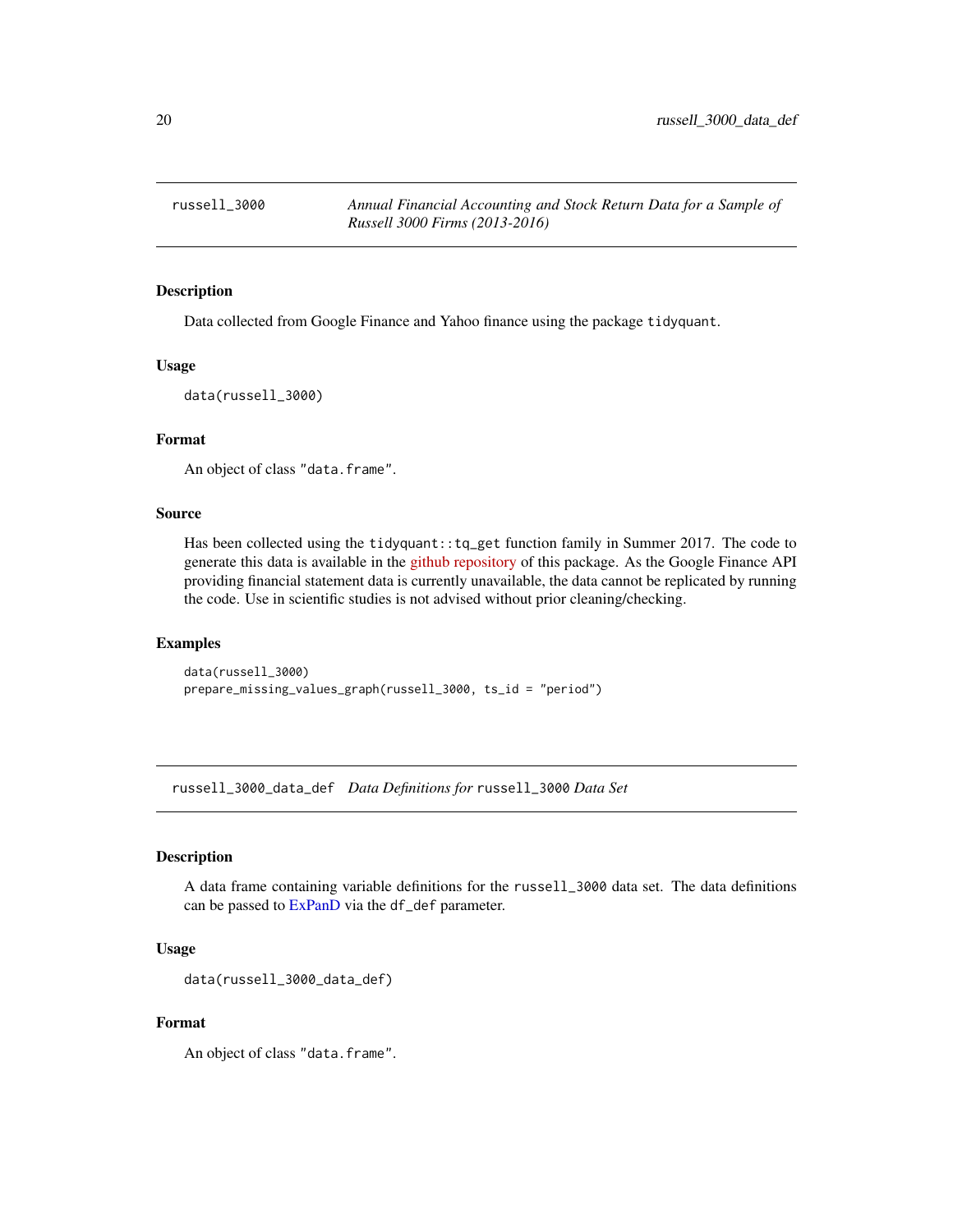# <span id="page-20-0"></span>treat\_outliers 21

## Details

Data definitions are provided by the package maintainer and are somewhat superficial to make them both, short and informative. User discretion is advised when using this data outside of its didactic purpose.

# Examples

```
data(russell_3000)
data(russell_3000_data_def)
data(ExPanD_config_russell_3000)
## Not run:
 ExPanD(russell_3000, df_def = russell_3000_data_def, config_list = ExPanD_config_russell_3000)
```
## End(Not run)

treat\_outliers *Treats Outliers in Numerical Data*

# Description

Treats numerical outliers either by winsorizing or by truncating.

#### Usage

```
treat_outliers(x, percentile = 0.01, truncate = FALSE, by = NULL, ...)
```
# Arguments

| $\mathsf{x}$ | Data that is coercible into a numeric vector or matrix. If it is a data frame then<br>all numerical variables of the data frame are coerced into a matrix.                                                                                                                                                                                                                                             |
|--------------|--------------------------------------------------------------------------------------------------------------------------------------------------------------------------------------------------------------------------------------------------------------------------------------------------------------------------------------------------------------------------------------------------------|
| percentile   | A numeric scalar. The percentile below which observations are considered to<br>be outliers. Is treated symmetrical so that c(percentile, 1-percentile) are<br>used as boundaries. Defaults to 0.01 and needs to be $> 0$ and $< 0.5$ .                                                                                                                                                                 |
| truncate     | A logical scalar. If TRUE then data are truncated (i.e., set to NA if out of<br>bounds). Defaults to FALSE.                                                                                                                                                                                                                                                                                            |
| by           | NULL or either a factor vector or a character string identifying a factor variable<br>in the data frame provided by x. The factor indicated by 'by' is being used to<br>identify groups by which the outlier treatment is applied. Defaults to NULL (no<br>grouping). If provided, the resulting vector must not contain NAs and needs to<br>be such so that length (byvec) == $nrows(as.matrix(x))$ . |
| $\ddots$     | Additional parameters forwarded to quantile (notably, type)                                                                                                                                                                                                                                                                                                                                            |

#### Details

All members of the numerical matrix are checked for finiteness and are set to NA if they are not finite. NAs are removed when calculating the outlier cut-offs.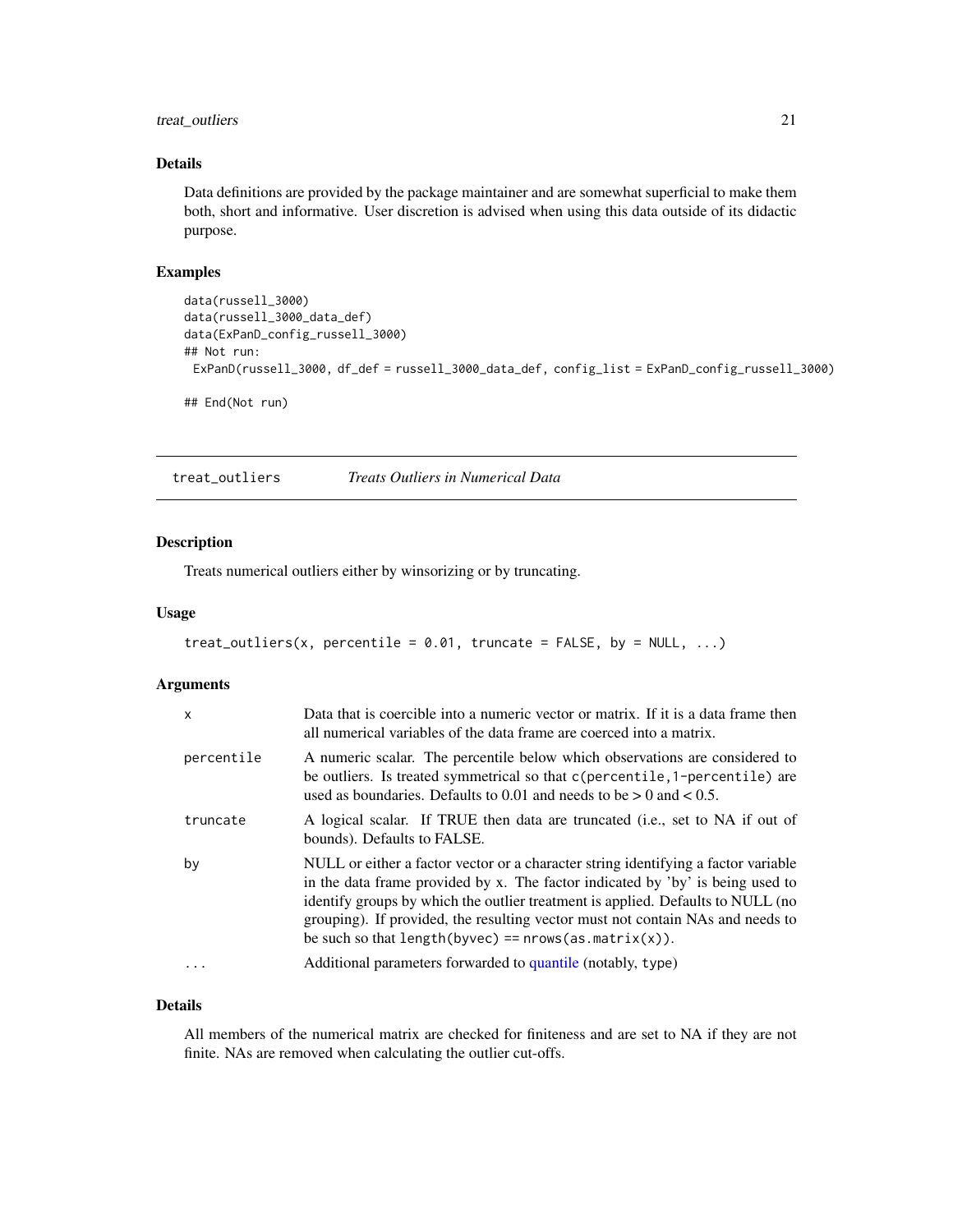# <span id="page-21-0"></span>Value

A numeric vector or matrix containing the outlier-treated x. if a data frame was provided in x, a data frame with its numeric variables replaced by their outlier-treated values.

#### Examples

```
treat_outliers(seq(1:100), 0.05)
treat_outliers(seq(1:100), truncate = TRUE, 0.05)
# When you like the percentiles calculated like STATA's summary or pctile:
treat_outliers(seq(1:100), 0.05, type = 2)
df <- data.frame(a = seq(1:1000), b = rnorm(1000), c = sample(LETTERS[1:5], 1000, replace=TRUE))
winsorized_df <- treat_outliers(df)
summary(df)
summary(winsorized_df)
winsorized_df <- treat_outliers(df, 0.05, by="c")
by(df, df$c, summary)
by(winsorized_df, df$c, summary)
hist(treat_outliers(rnorm(1000)), breaks=100)
```

| worldbank | A Snapshot of Macroeconomic Data as Provided by the World Bank |
|-----------|----------------------------------------------------------------|
|           | <i>API</i> (1960 - 2018)                                       |

#### Description

Data collected from the World Bank API using the package wbstats.

#### Usage

```
data(worldbank)
```
#### Format

An object of class "data.frame".

#### Source

Has been collected using the wbstats::wb() function from the World Bank API in Dec 2020. The code to generate this data is available in the [github repository](https://github.com/joachim-gassen/ExPanDaR) of this package. Use in scientific studies is not advised without prior cleaning/checking.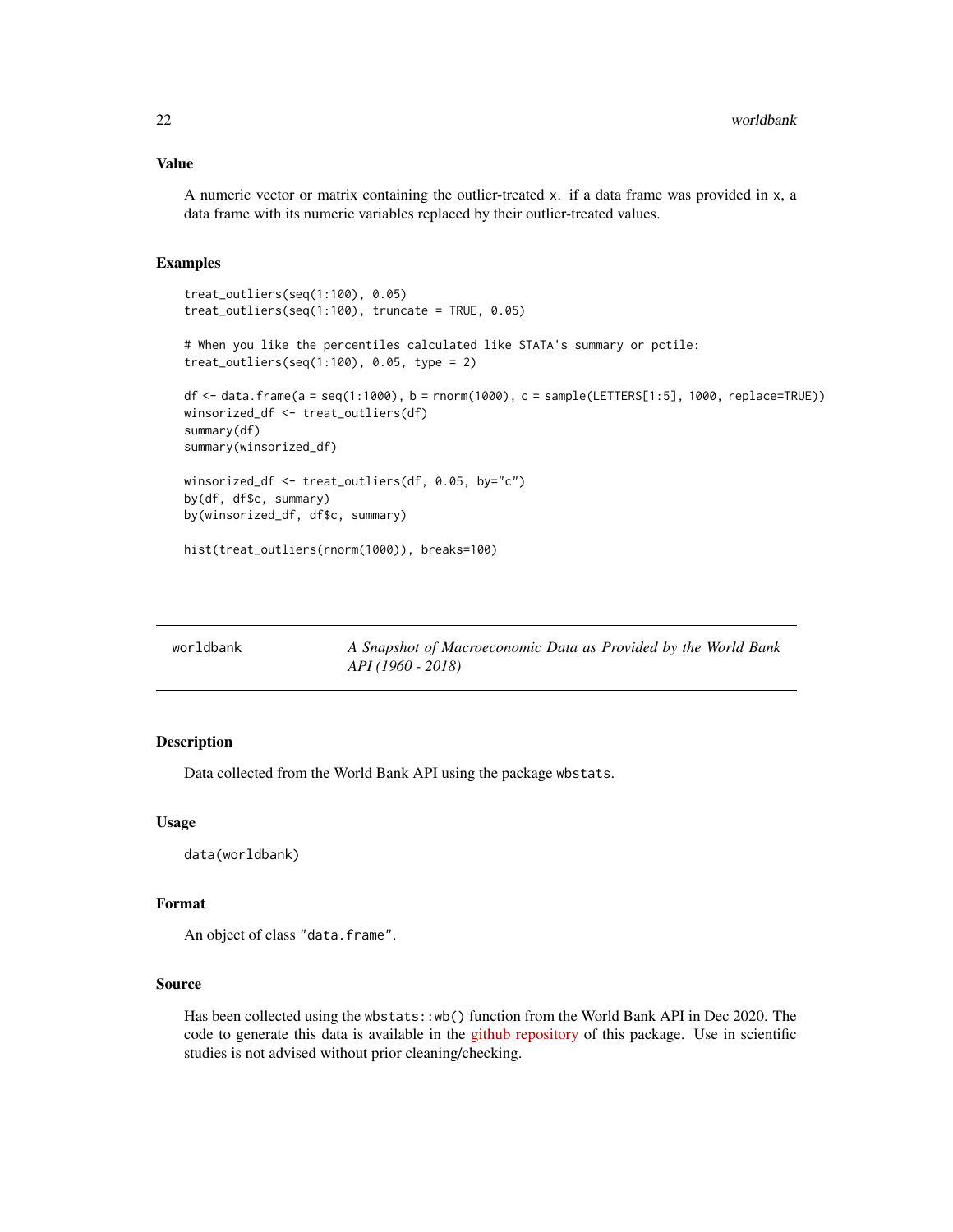# <span id="page-22-0"></span>worldbank\_data\_def 23

#### Examples

```
data(worldbank)
prepare_missing_values_graph(worldbank, ts_id = "year")
data(worldbank_data_def)
data(worldbank_var_def)
data(ExPanD_config_worldbank)
## Not run:
 ExPanD(worldbank, df_def = worldbank_data_def,
   var_def = worldbank_var_def, config_list = ExPanD_config_worldbank)
```

```
## End(Not run)
```
worldbank\_data\_def *Data Definitions for* worldbank *Data Set*

#### Description

A data frame containing variable definitions for the worldbank data set. The data definitions can be passed to [ExPanD](#page-1-1) via the df\_def parameter.

#### Usage

```
data(worldbank_data_def)
```
# Format

An object of class "data.frame".

# Details

Data definitions are as provided by the World Bank API and the code to generate them is available in the [github repository](https://github.com/joachim-gassen/ExPanDaR) of this package.

#### Examples

```
data(worldbank)
data(worldbank_data_def)
data(worldbank_var_def)
data(ExPanD_config_worldbank)
## Not run:
 ExPanD(worldbank,df_def = worldbank_data_def,
   var_def = worldbank_var_def, config_list = ExPanD_config_worldbank)
```
## End(Not run)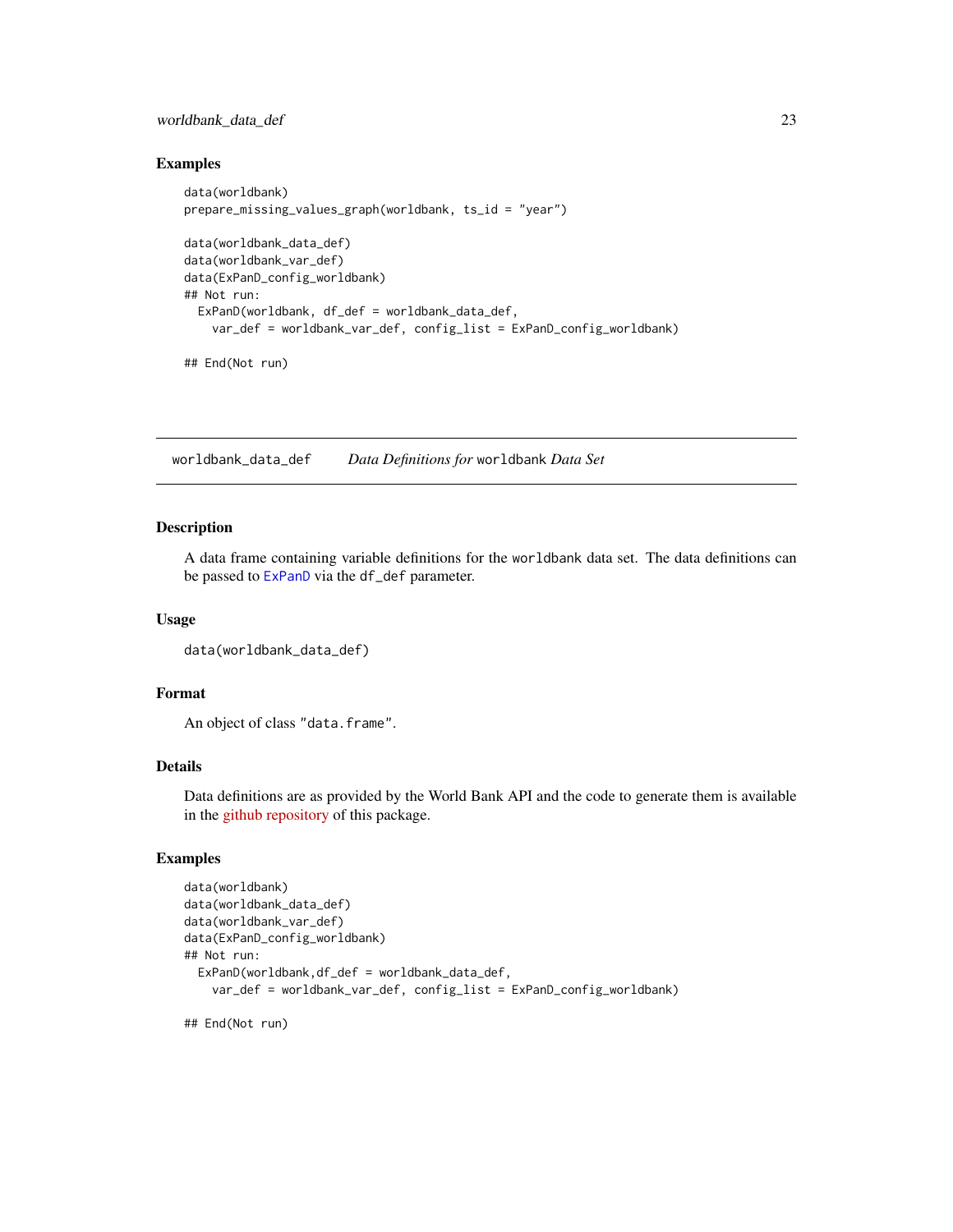<span id="page-23-0"></span>

# Description

A data frame containing variable definitions that can be passed to [ExPanD](#page-1-1) via the var\_def parameter.

#### Usage

data(worldbank\_var\_def)

# Format

An object of class "data.frame".

#### Examples

```
data(worldbank)
data(worldbank_data_def)
data(worldbank_var_def)
data(ExPanD_config_worldbank)
## Not run:
  ExPanD(worldbank, df_def = worldbank_data_def,
    var_def = worldbank_var_def, config_list = ExPanD_config_worldbank)
```
## End(Not run)